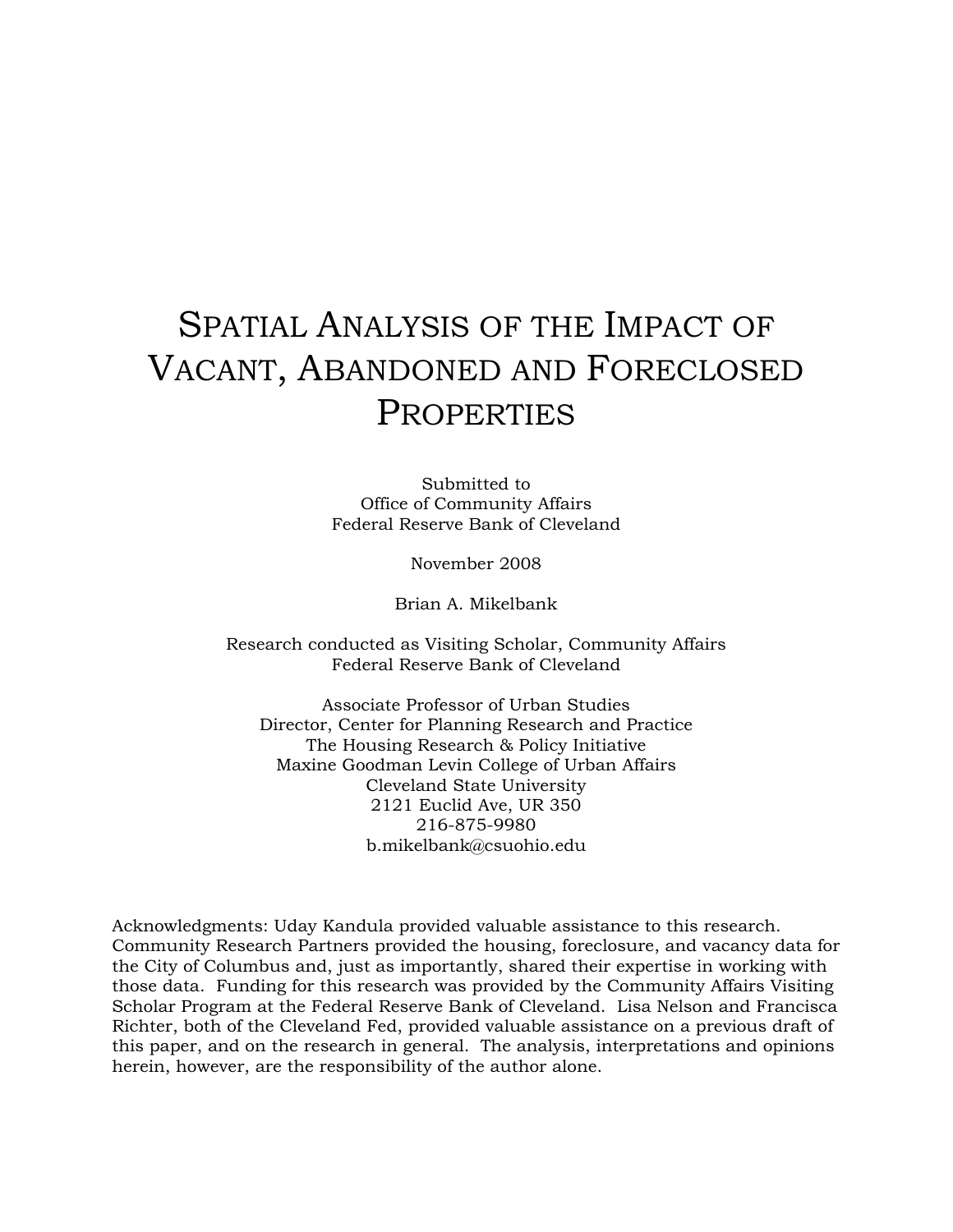#### Summary

The terms *vacant*, *abandoned*, and *foreclosed* are, unfortunately, becoming increasingly familiar, not only to those involved in the study of housing, but to anyone who reads the newspaper or watches the news. They are often discussed together, even though the two processes—vacancy/abandonment on one hand and foreclosure on the other—do not entirely overlap. Certainly, while the two may share space as part of a larger picture of a housing market in crisis, not all foreclosed properties become vacant and abandoned, and not all vacant and abandoned properties are the direct result of a foreclosure.

Complications arise when one tries to estimate the impact of one of these processes in the absence of information on the other. Unfortunately, this has been commonplace, as accurate data on vacant/abandoned properties have been much more difficult to obtain than data relating to foreclosures. Since this is not the case for Columbus, Ohio, both processes are studied simultaneously to estimate the impact of each while holding constant the impact of the other. This is the first analysis to do so.

A sequence of three models is estimated, revealing that examination of foreclosure in isolation overstates its impact on surrounding house prices. Estimating the impact of vacant/abandoned properties in isolation leads to a misunderstanding not only of the magnitude of the impact, but also of the impact's spatial footprint. This combination leads to an overestimation (by more than double) of the impact of vacant/abandoned properties on surrounding house prices.

Modeled together, the impact of a vacant property on a nearby house sale is more severe, but has a smaller "spillover" effect—out to 500 feet. The effect of foreclosures, by contrast, is more moderate, but has a significant impact out to 1,000 feet. Additionally, since the distribution of foreclosures is more widespread throughout the study area, their estimated aggregate impact (for 2006) of more than \$97.5 million far outpaces the \$16.9 million impact of vacant/abandoned properties, which are more clustered in the core of the city.

While the specific regression coefficients estimated for Columbus will pertain to that market only, the relevance of the demonstrated modeling approach applies universally. The relationship between the geographies of the two issues and the links between them in the substantive process of housing decline make the approach demonstrated here critical if the role of either vacant/abandoned properties or foreclosure is to be accurately understood in any local housing market.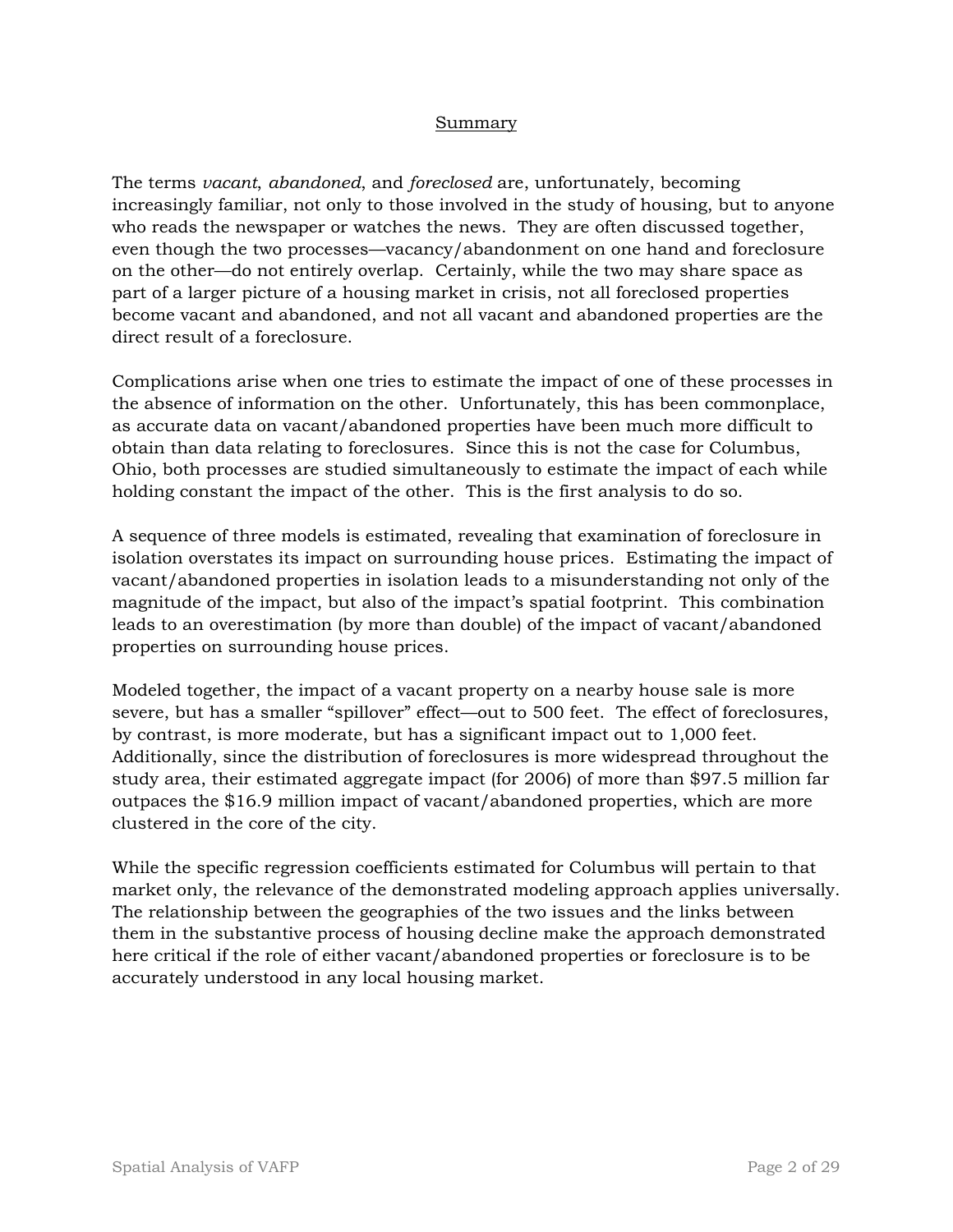### 1. Introduction

Healthy housing markets lay the foundation for community vitality. A strong local housing market is evidence that households are invested in their neighborhoods, both financially and figuratively. A city of strong neighborhoods breeds a confidence among households, businesses, developers, and community leaders that spills over into the city's economy in general.

A housing market in crisis, on the other hand, could be foretelling of a city in despair. Can the tax base be maintained? What about the current level of city services? If a city is forced to alter the tax/service balance, will additional residents consider "voting with their feet" by moving to another city? This negative energy also spills over into other areas of the economy. When human and economic resources start to flow from a city, that drain feeds upon itself, as remaining resources and population become increasingly isolated, with fewer and fewer reasons to stay.

With this link between a community's housing and its broader economic health in mind, it is important to understand the forces that could potentially weaken the housing market. For years now, the predominant force of interest to cities has been "sprawl," and while the causes and implications of sprawl continue to be addressed, two new challenges are competing for top billing in terms of their debilitating effects on urban, and increasingly suburban, communities. These are (1) vacant and abandoned<sup>[1](#page-2-0)</sup> (V&A) properties, and  $(2)$  residential foreclosure.

The research detailed here thus considers the impacts of both of these challenges in the context of the single-family housing market of Columbus, Ohio. This research pushes the current discussion forward on these topics in two ways. First, these impacts are considered jointly, while previous research has considered separately the impacts of foreclosures *or* of vacant/abandoned properties. Second, they are analyzed in a spatial econometric model—the local spatial effects have not been modeled in

<span id="page-2-0"></span><sup>&</sup>lt;sup>1</sup> This research deals only with the combination of vacant and abandoned together. Housing may be temporarily vacant as part of the normal turnover of the housing market – while a landlord seeks a tenant, or while a house sits for sale after its former occupants have moved to a new dwelling. This research focuses only on dwellings that are vacant and abandoned, where there is no apparent effort being made to bring the dwelling back into productive use.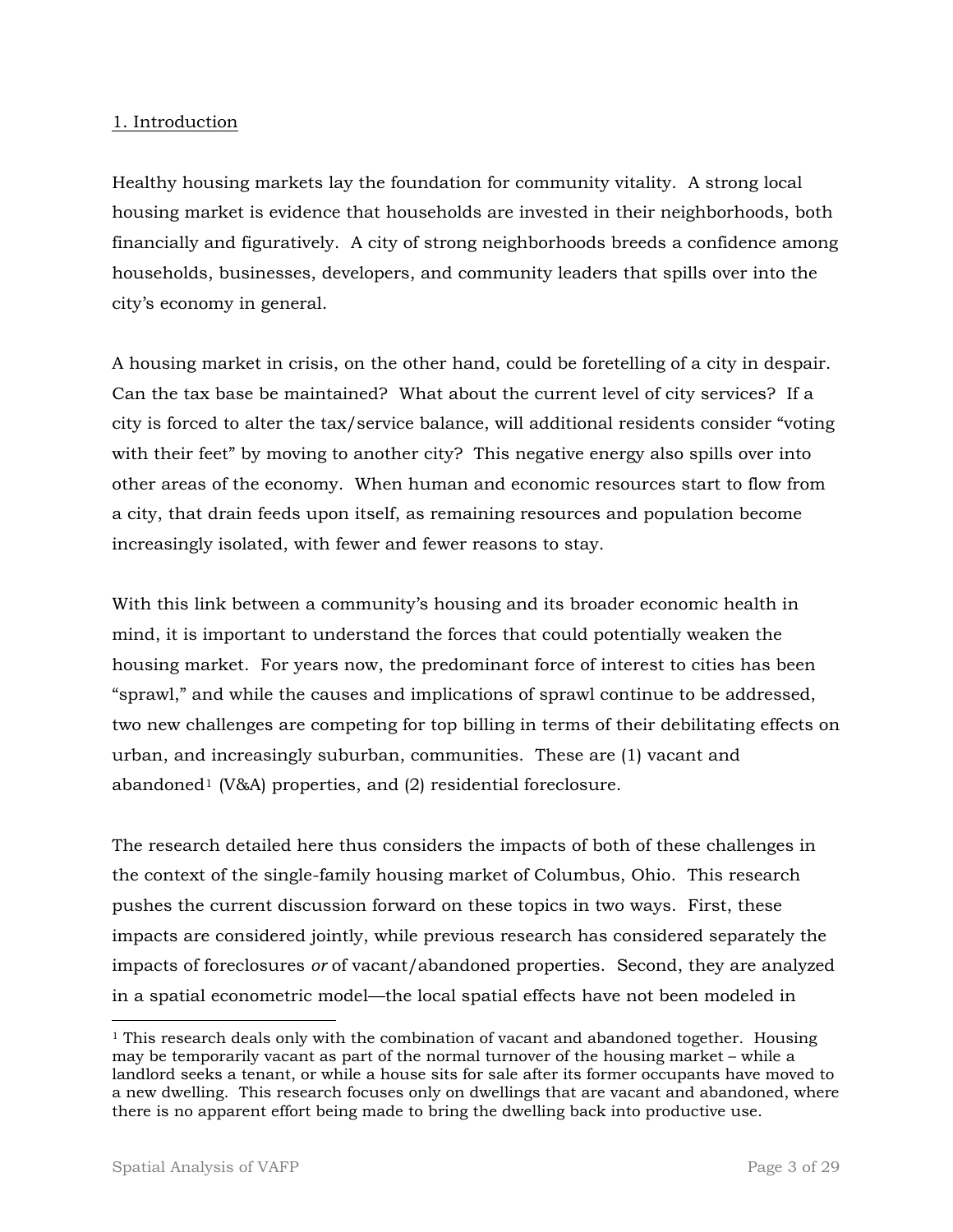previous research. The current approach, therefore, will not only estimate the related effects on house price of both foreclosure and vacant/abandoned properties, but it will also distinguish between each of those effects and any spatial influence/misspecification, which, left unaddressed, could compromise efforts to accurately understand the underlying impacts.

## 2. Background

Policy interest and research focusing on vacant and abandoned properties and foreclosure has certainly gained momentum in the recent past, both nationally and here in Ohio. For example, the National Vacant Properties Campaign<sup>[2](#page-3-0)</sup> and Rebuild Ohio[3](#page-3-1) are currently involved in national and state level research, respectively, documenting the depth and breadth of the vacant and abandoned property problem. Similarly, Policy Matters Ohio[4](#page-3-2) has produced a series of reports detailing the continuing severity of the foreclosure problem in Ohio.

Despite the increased media coverage as of late, however, these topics are not new to the urban scene. For example, Accordino and Johnson (2000) used mailed questionnaires and telephone interviews to investigate the degree to which abandoned property was perceived as a significant problem across U.S. cities. Their findings suggested that not only was it a problem in general, but that it was especially pronounced in cities that were only moderately growing or even in decline. It is notable that the survey took place well in advance of any mention of a subprime lending crisis, a foreclosure crisis, or a housing market slowdown. The issue of vacant and abandoned properties was already a prominent urban challenge *before* any of the more recent complications were introduced to the market.

Cohen (2001) provides an overview of the problem at the national level, and then focuses on three neighborhoods in Baltimore, Maryland, to illustrate the challenges vacant and abandoned properties posed there. Even at the time of Cohen's study, however, the problem of vacant and abandoned properties was predominantly an older

 $\overline{a}$ 

<span id="page-3-1"></span><span id="page-3-0"></span><sup>&</sup>lt;sup>2</sup> http://www.vacantproperties.org<br><sup>3</sup> [www.vacantproperties.org/rebuildohio.html](http://www.vacantproperties.org/rebuildohio.html)

<span id="page-3-2"></span><sup>4</sup> [www.policymattersohio.org](http://www.policymattersohio.org/)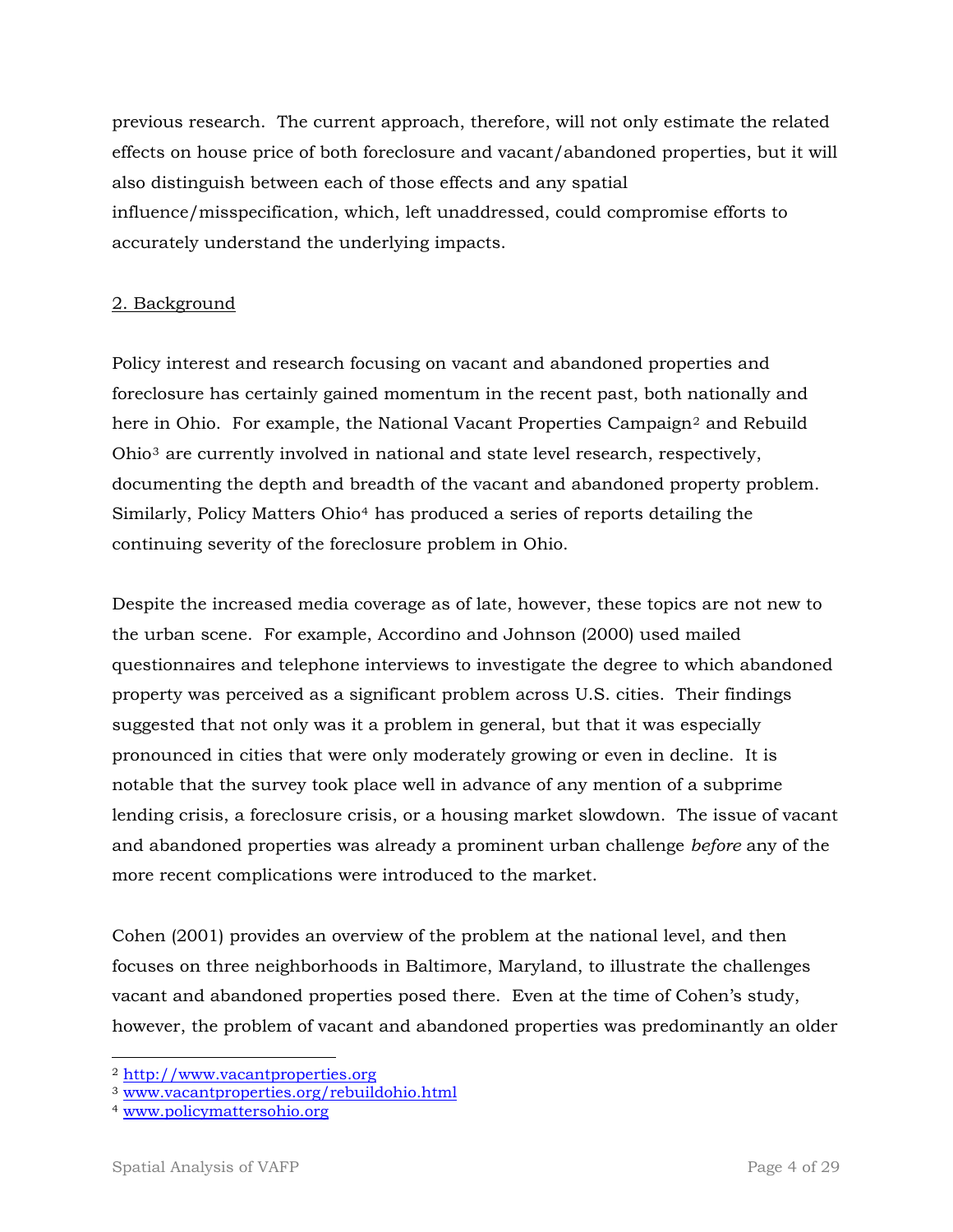industrial city type of problem, linked to population loss and out-migration. In other words, it was an issue of regional population dynamics that manifested itself in the housing market, rather than an issue specifically emanating from the housing market itself.

Bier and Post (2003) reinforce this message. They focus on a region's balance of new households and new housing units. They call attention to the unavoidable result when the latter outpaces the former: the market creates a surplus of housing units. When this occurs, those units at the bottom of the market, typically in the region's central city, fall out of the market—they become vacant.

Apgar and Duda (2005) estimated the direct costs borne by a city due to vacant properties as a summation of the various municipal costs that are associated with the services provided by various agencies. The total cost to a city can be as low as \$27 but can run as high as \$34,199. Rebuild Ohio (2008) undertook a similar approach, and across eight Ohio cities documented more than 15,000 vacant and abandoned properties and over \$60 million dollars in costs associated with them.

Beyond measuring these direct costs, research has begun to address the impact of foreclosure and abandonment on local housing markets. This is typically accomplished via hedonic modeling (Rosen, 1974). In a hedonic model, the characteristics of a house are used as independent variables in a regression model in an effort to explain or predict the sales price of that house. Hedonic modeling is widely used to measure housing market impacts and externalities, and has recently been applied independently to both vacant and abandoned properties and foreclosures.

For example, the report Blight Free Philadelphia (2001) details a hedonic model used to estimate the house-price impact of vacant and abandoned properties on sales prices of nearby houses in Philadelphia. They found that proximity to a vacant and abandoned house can lower the sales price of a nearby house by more than \$7,000. Similarly, Immergluck and Smith (2005) studied the Chicago housing market and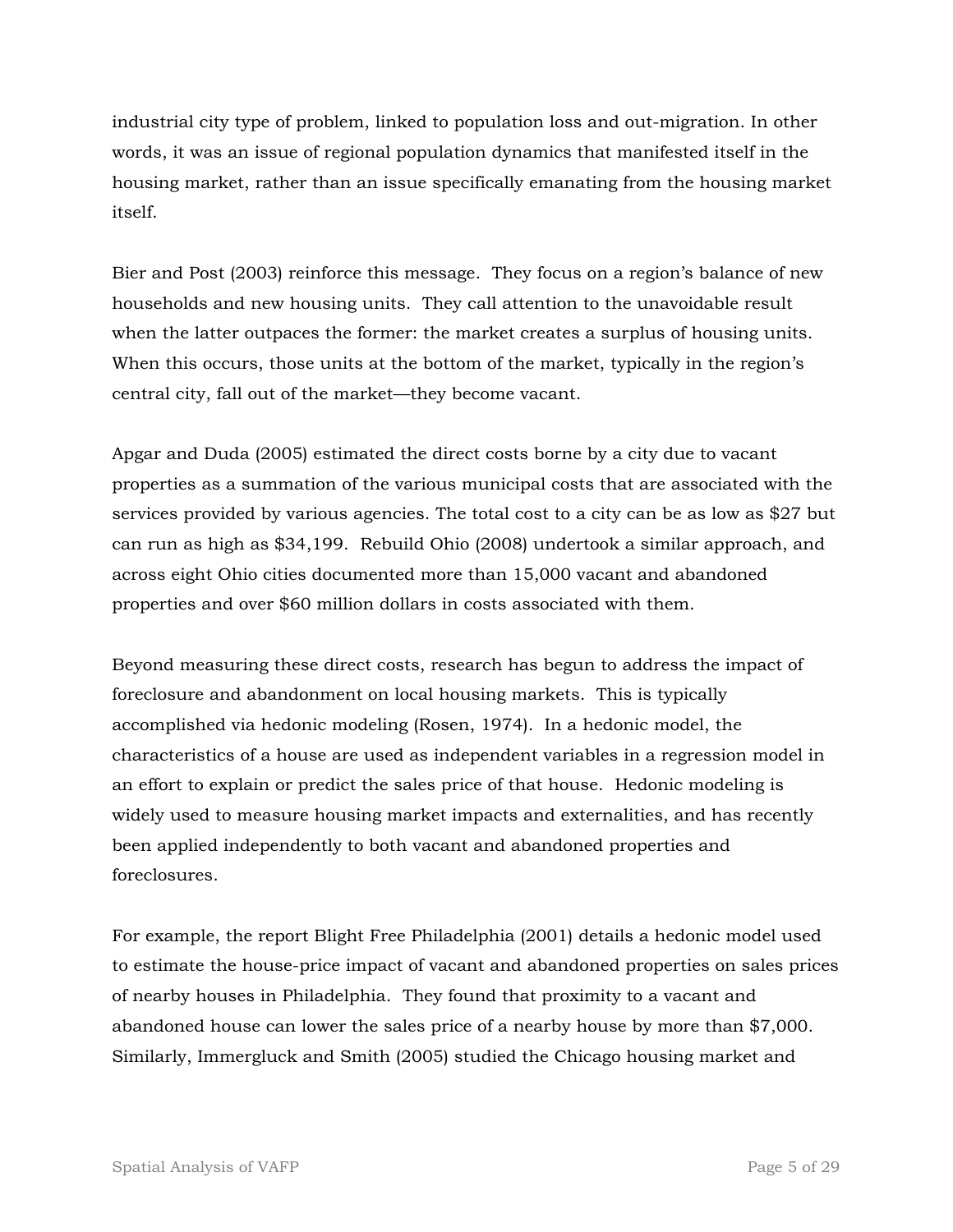found that foreclosures citywide have decreased surrounding property values from roughly \$600 million to \$1.39 billion.

Lin et al. (2007) find that neighboring property values can decline by as much as 8.7 percent when a foreclosure is located within a distance of 0.9 kilometers of the sold house. They also find that the spillover effects diminish with both increased time and distance from the foreclosure.

Each of these papers detailing the investigation of foreclosures and vacant and abandoned properties has pushed the research field forward in our understanding of these negative housing market impacts. However, if we are to believe each of analyses independently, then we also have to believe that each model contains some level of misspecification, since each is missing a critical variable: the V&A property models do not account for the impact of foreclosure, and the foreclosure models do not account for the impact of V&A properties. Modeling efforts are further complicated by the overlapping nature of the processes, the geographies of their impact and the possibility that vacancy/abandonment and foreclosure are hitting specific neighborhoods with greater frequency and density than others. It is likely that current models are actually reporting an unknown combination of the impact of *both* factors, potentially mixed in with a neighborhood effect, if in fact these housing externalities are correlated with other neighborhood characteristics. The substantive contribution of the current research, then, is to simultaneously estimate the house-price impact of both V&A properties and foreclosures in a single model. This is the only way to distinguish between the unique housing market impacts of each.

Methodologically, these impacts are estimated in a spatial econometric context. The advantage of this approach is that the local (spatial) unexplained variation in housing price is extracted from the error term, where it creates problems with the underlying assumptions of the classical linear model. It is possible, for example, that this previously unmodeled spatial variation could create bias in the other regression coefficients, including those on the distribution of vacant/abandoned and foreclosed properties. It brings that variation into the deterministic portion of the model where it is estimated as an additional predictor/explanatory factor of house price variation. In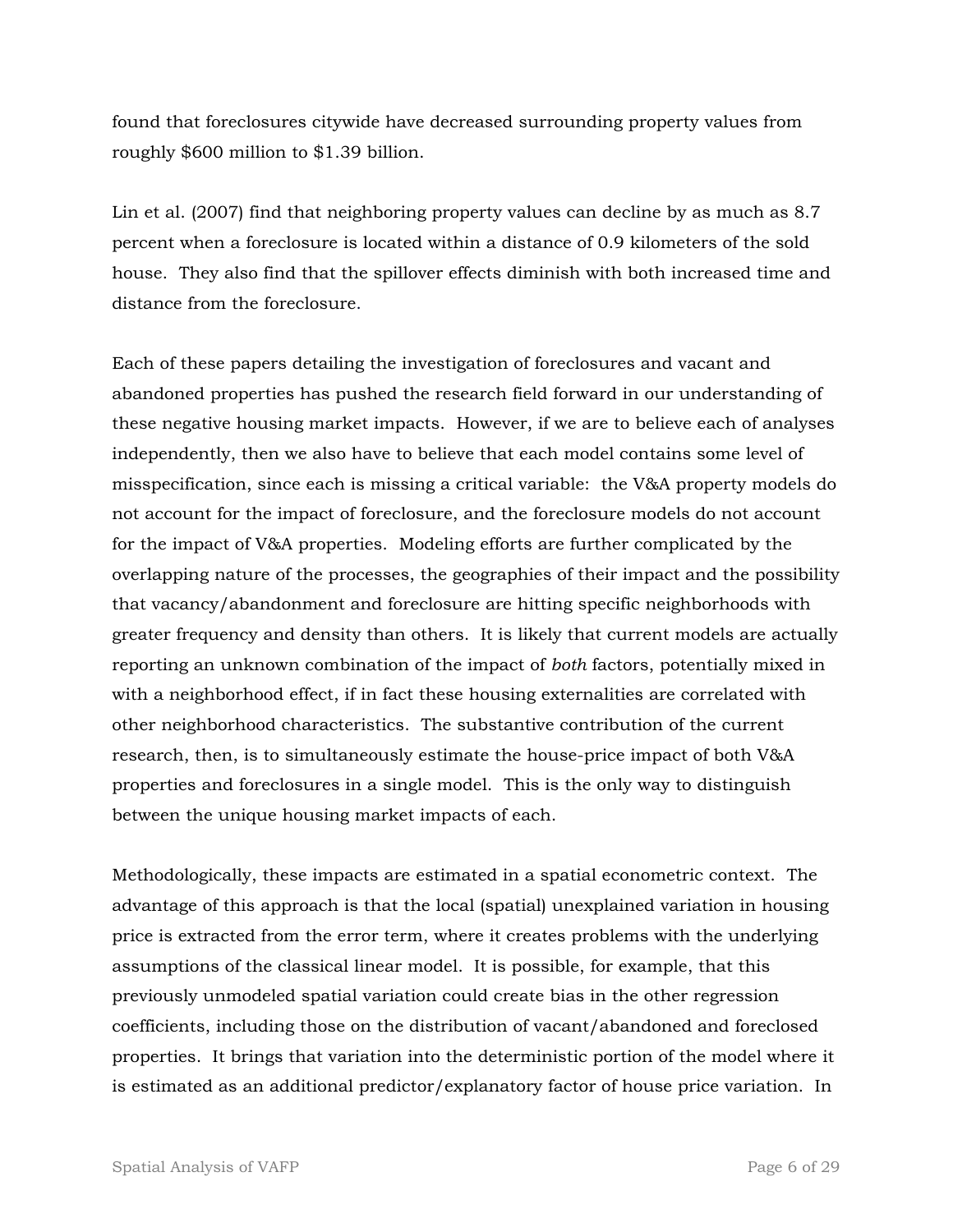the problem domain of housing prices, this has an entirely plausible empirical explanation—either that the price of neighboring houses influences the price of your house, or that there is a "neighborhood effect" that similarly impacts nearby houses. When the variables of particular interest to a hedonic model are also local/spatial in nature, as is the case here, separating out these local influences becomes even more important. What if, for example, the local effect attributed to a vacancy or foreclosure variable was actually due to a general negative neighborhood effect?

### 3. Study Area & Data

Based on the data experience detailed by Rebuild Ohio (2008), Columbus, Ohio was selected as the study area for this research.<sup>[5](#page-6-0)</sup> The necessary sales, parcel, and structural information all originated from county auditor records. The Franklin County auditor distributes regularly updated digital records containing such information. In addition, the City of Columbus maintains and updates annually an electronic database detailing their stock of vacant and abandoned properties. Community Research Partners receives both of those data sets, and made them available for this research. Additionally, Community Research Partners, located in Columbus, has been spatially and temporally tracking foreclosures in the city using court records available via the Internet, and they shared those records as well. This research would not have been possible without their cooperation. It is relatively rare to find a city with quality information across its sales, vacancies, and foreclosures. This is likely the reason that these three topics have yet to be studied together at the parcel level.

Variables relating directly to the sold house that are used in the final model include the age of the house and the number of bedrooms, bathrooms, half-bathrooms, and other rooms. The presence of central air and at least one fireplace are included as indicator variables. Also included is the size of the lot (entered in natural logarithmic form). Franklin County tracks two measures that are useful in understanding the quality of a house: current condition, measured as poor, fair, average (the left-out, or

<span id="page-6-0"></span> 5 The study area includes the portion of Columbus that is located within Franklin County. Columbus also extends into both Delaware and Fairfield counties.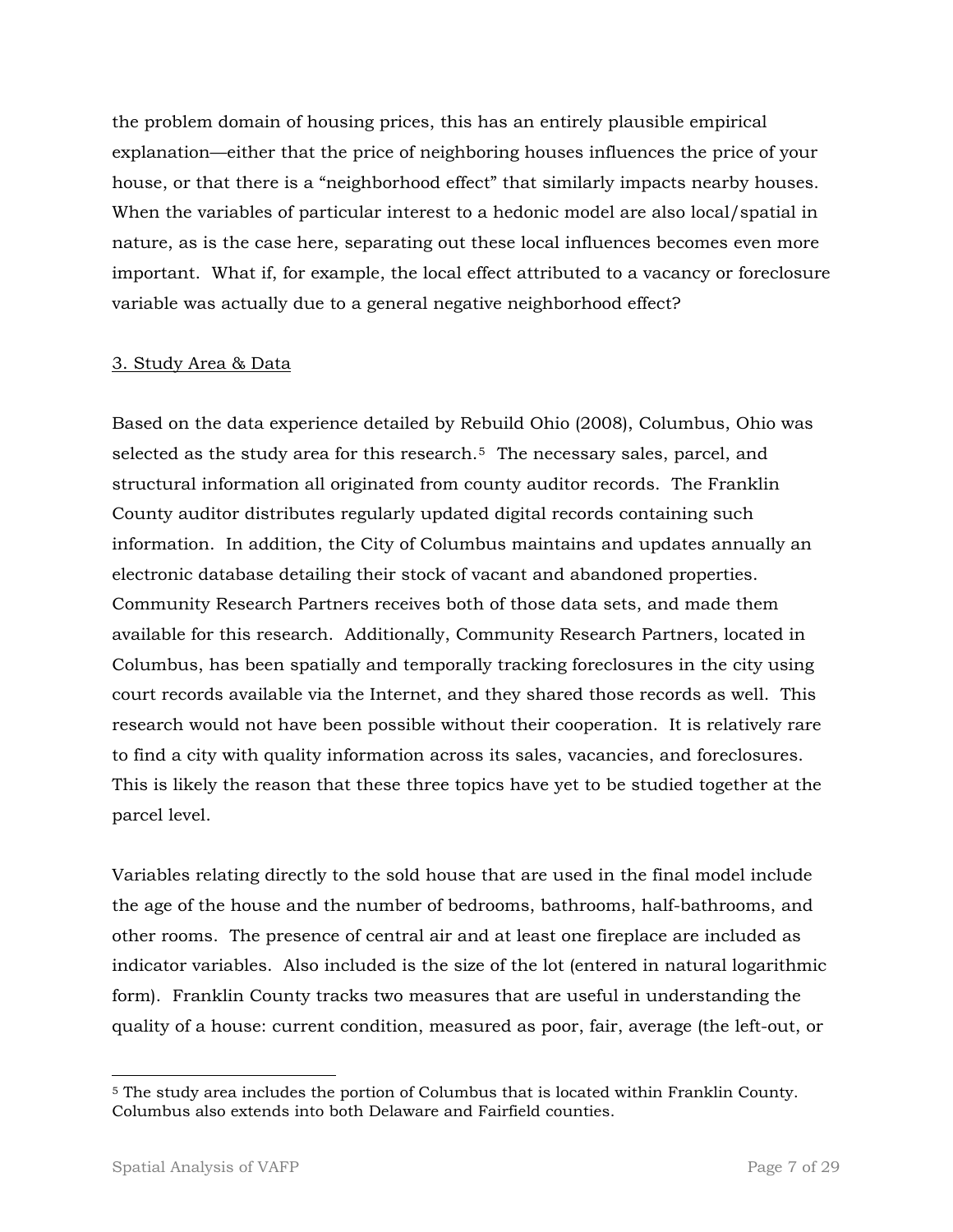reference, category<sup>[6](#page-7-0)</sup>, good, and very good, and construction quality, measured on a common grading system of A (best), B, C (the left-out category), D, and F.

In addition to the data directly relating to housing, a fully specified hedonic price model also requires data about the neighborhood. These data capture the impact of "location" on the selling price of the house. Schools are often a top priority for buyers, but since this study is contained to one city, one might think schools are not a variable of interest. For Columbus, however, this is not the case. The City of Columbus has within it the Columbus School District, along with several districts that would otherwise be considered "suburban." In fact, through various formulations of the models detailed in the following section, the distinction between specific districts generally was not a significant explanatory variable. What *was* significant was a single indicator variable noting whether or not the property was located within the Columbus School District.

Two additional variables included in the models were measured over the 1990 to 2000 time period. The first is the raw percent growth in renter-occupied housing. This was consistently more meaningful than whether the neighborhood was predominantly renter- or owner-occupied. The second was a growth ratio, used to measure changes in local housing demand. It is defined as the change in housing units over the decade divided by the change in households over the decade. Higher ratios would be associated with an oversupply of housing, and thus lower anticipated prices. Neighborhood stability is measured as the proportion of the population over five years of age that lived in the same house five years ago. Finally, we measured the distance (and its square) over the road network from each house to downtown Columbus as a measure of accessibility. Seasonal variations in price are captured through quarterly indicator variables, with the third quarter acting as the left-out category.

The final models contain information on 9,046 single-family-house transactions, as well as the location of 6,083 foreclosure filings<sup>[7](#page-7-0)</sup> and 4,152 properties identified by the city as vacant and abandoned.

-

<span id="page-7-0"></span> $6$  The regression coefficients on these indicator variables ("very good condition," for example) are interpreted as a price premium (or penalty) relative to an otherwise identical house that instead is characterized by the left-out category ("average condition," for example).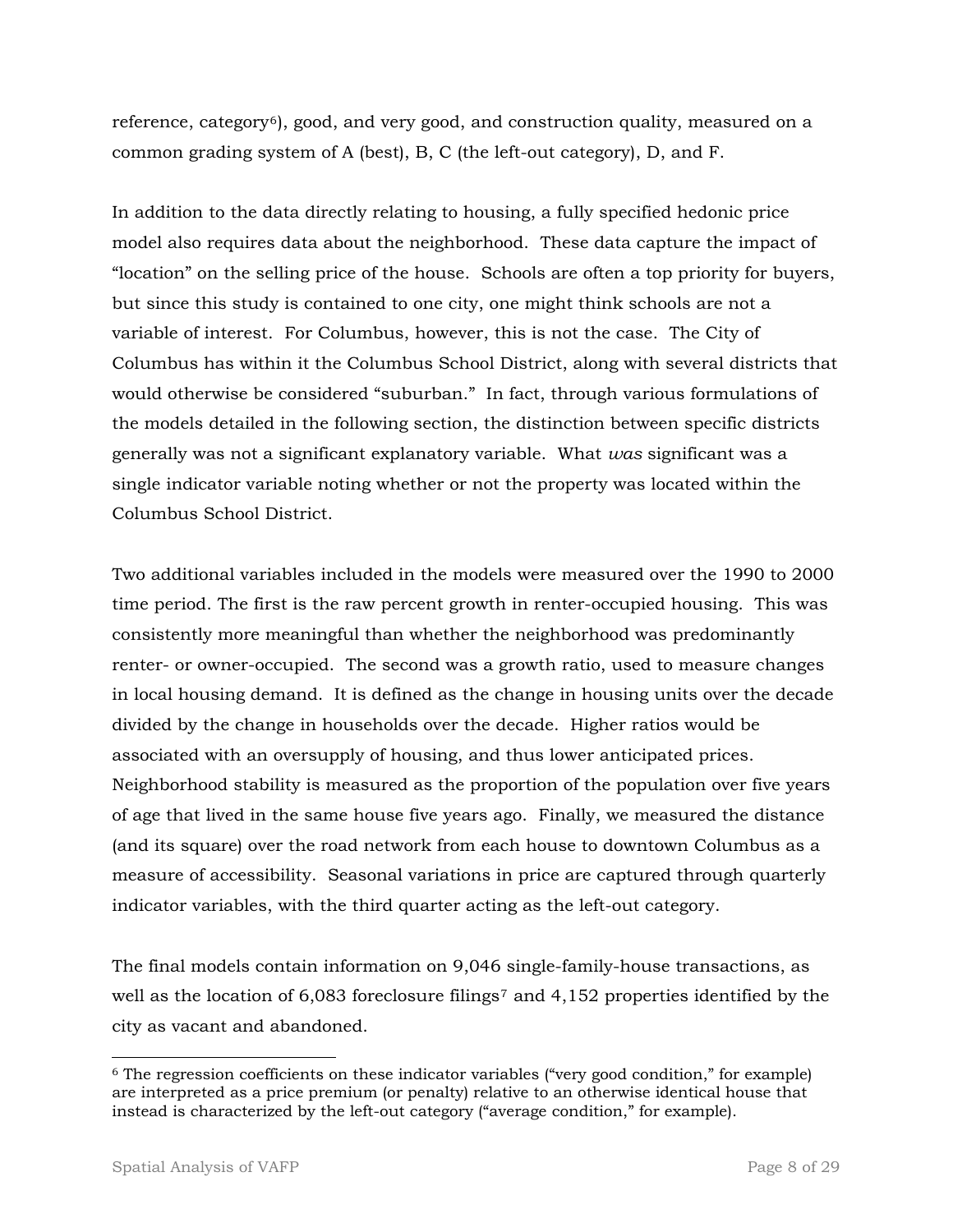The first research task was to spatially integrate all of the data from the various sources into one geographic database. In some cases, this involved geocoding, or electronically matching data records to their location on a map (sales, foreclosures, vacant and abandoned properties), and in other cases it involved assigning these data to their relevant parcel, census block group, or school district.

While the data were aligned spatially, it is important to note the shortcomings in the data relating to their temporal detail. The vacancy and abandonment, foreclosure, and sales data are all for calendar year 2006. While the specific date for the foreclosure filing and the sale are known, there is no way to know the specific date a residence actually became vacant and/or abandoned. A vacant and abandoned property generally comes to the city's attention through their active inventorying process. Knowing the date at which the city became aware of the property still wouldn't pinpoint the date at which the property changed from a productive use to a potentially negative neighborhood externality; it merely reflects the nature of the city's scheduling for surveying specific neighborhoods. Thus, it turns out that the date associated with vacancy and abandonment that we have available is not relevant to the process under study here.

In addition, it is possible that properties appear on none, one, or both lists of vacant/abandoned properties and foreclosed properties. For one, our primary argument motivating this analysis is that the processes of vacancy and abandonment and foreclosure are distinct and should be estimated separately. For example, it is common that a property will go through much of the foreclosure process while still occupied. Additionally, in strong housing markets, a foreclosed property might be vacant for only a short time while it transitions to its new owner, but never abandoned. If in fact foreclosure does cause, or even result from, vacancy and abandonment, then the property appears on both lists, and nearby properties would be subject to the impact of both externalities. The consequence of keeping the lists distinct simply means that the effect investigated here is additive.

 $\overline{a}$ 

<sup>7</sup> Foreclosure *filings* are studied here as a proxy for actual foreclosures. A filing may or may not result in an actual foreclosure—the owner may become up-to-date on the amount owed, sell the property, or reach some other agreement with the lender.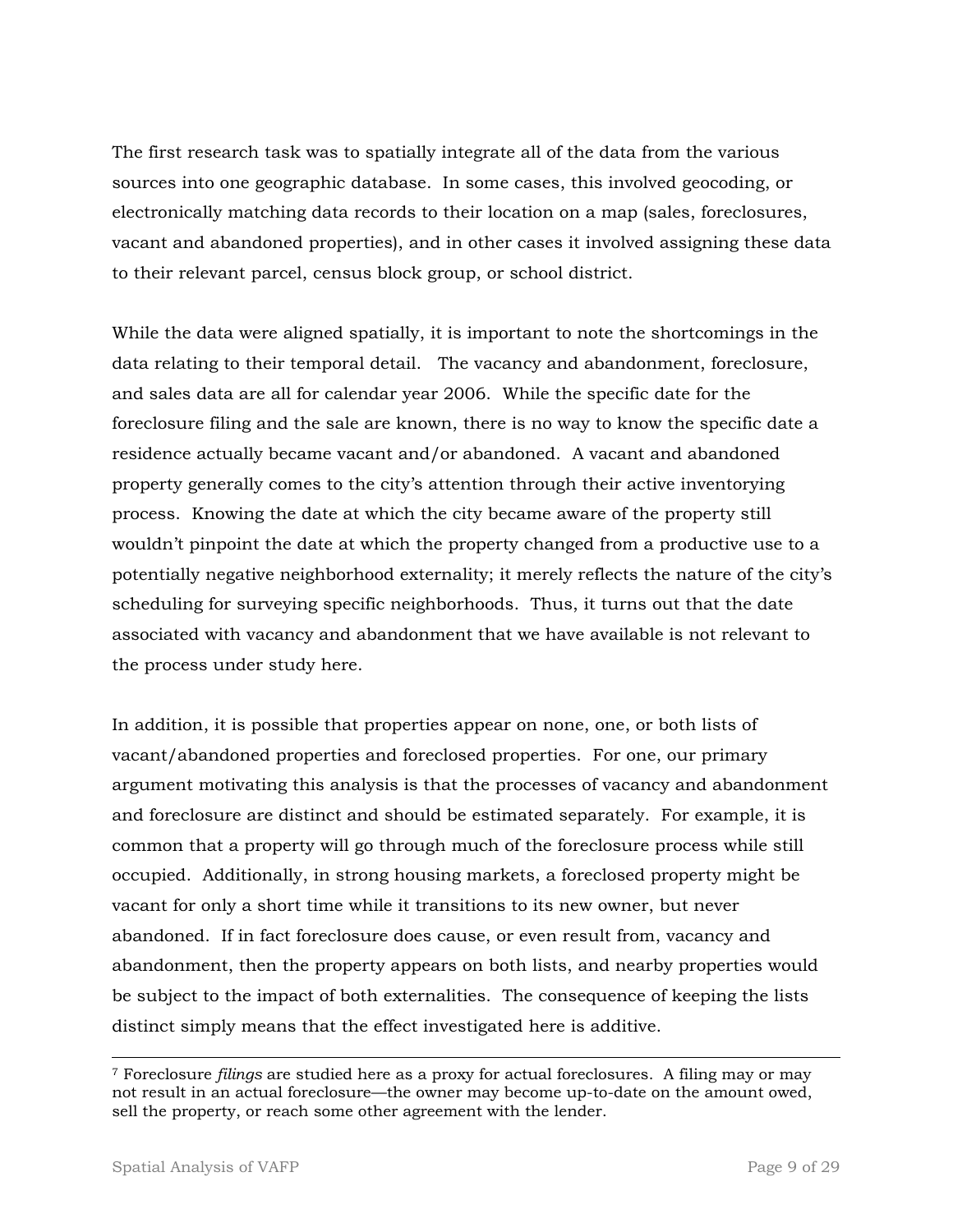Although the creation of three mutually exclusive categories of impact (vacant and abandoned; foreclosed; vacant, abandoned, and foreclosed) would allow for an interaction effect, we lacked both the temporal detail in the data to know if the two events occurred together, and the justification to expect an impact different from the ones revealed individually. Thus, rather than build additional variables, we chose to model the separate effects within a single calendar year.

## 4. Method

A critical step in estimating any impact on a neighborhood housing market is deciding what the specific impact area might be. An exploratory spatial data analysis approach is taken here, where a base model is specified and then a set of variables, covering small increments of a larger potential impact area, are added to the model. In this fashion, the impact can be estimated over different spatial scales, whereby the effect can vary with distance, and in a (piecewise) non-linear fashion. For example, this approach would allow a distance-decay to the impact, where the effect of the externality decreases as distance from it increases. This approach avoids having to choose an arbitrary distance within which the externality (foreclosure or vacancy) is hypothesized to have an impact, and beyond which there is no impact expected. However, one isn't absolved entirely from the arbitrary decisionmaking process—the size of the increment still must be chosen, and 250 feet is used here. Thus, the impact of a sale being "near" a foreclosed or abandoned property is investigated in "rings" of 250 feet. In the presentation of the models, these are referred to as Ring 1 (0 to 250 ft), Ring 2 (250 to 500ft.), etc. Four rings were significant for vacant/abandoned and foreclosed properties in the base model, and were thus retained for subsequent models.

The modeling process undertaken is broken down into three stages. Underlying each model stage is the base hedonic model specification, classically explaining the variation in sale price as a function both of measures of the structural characteristics of the house and of characteristics of the house's neighborhood and location. This is Model 1. Model 1(f) and Model 1(v) use ordinary least squares (OLS) methodology to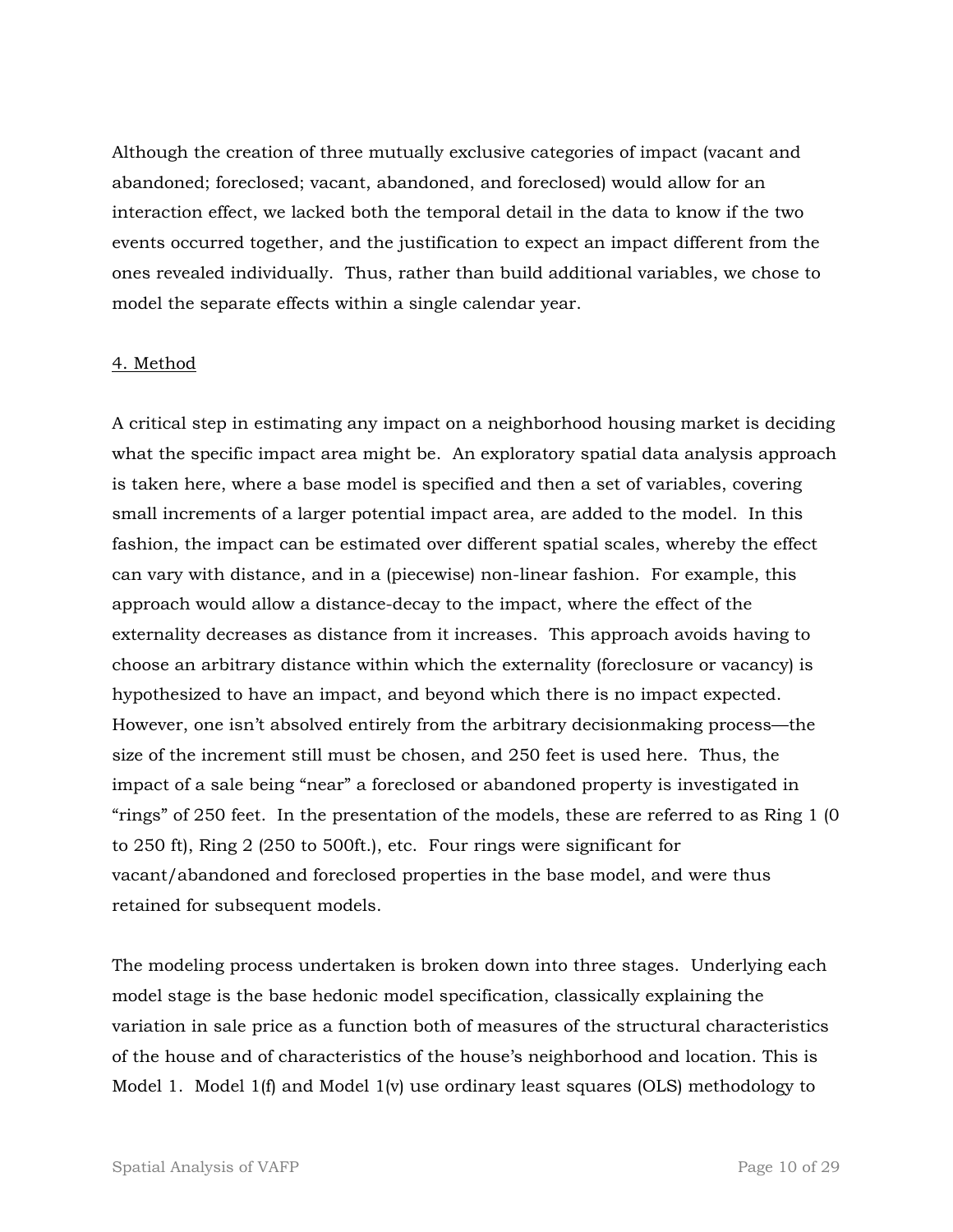estimate *separately* the impacts that (f)oreclosures and (v)acant properties have on house price. These models are used to represent estimates of what we might understand the separate impacts to be if we had data on *only* the distribution of foreclosures *or* vacant/abandoned properties, but not both.

Model 2 estimates the impact of both externalities in the same OLS model, and thus for the first time identifies the impact of one, while holding the influence of the other constant. Even modeled jointly, however, it is possible that these effects are being clouded by unexplained local spatial variation in the model. Model 3, then, estimates the impacts jointly in a spatial econometric framework.

The process for estimation of the final spatial model is as follows: The regression residuals from Model 2 are investigated for spatial randomness, and the null hypothesis of "no spatial relationships" is rejected. This means that the residuals that are close to each other in location (in this case, within 500 feet) are close to each other in value. In other words, the residuals are not independently distributed.

The next challenge is to characterize the spatial pattern in the residuals and incorporate that characterization into the regression model itself. Two alternatives are explored. If the spatial variation in the residuals is better explained by the average housing prices surrounding each house, then a spatial lag model would be appropriate. A spatial lag model includes as a predictor variable in the model the average sale price of surrounding models in explaining the price of the subject house. Since the asking and sale price of a house is often influenced by the sales prices of nearby houses, this would be a reasonable housing market explanation. In this case, however, the spatial structure of the residuals was better explained by the average residual surrounding each house. This calls for a spatial error model, which includes as a predictor the average error term of houses within a 500-foot buffer of the sold house. The choice between models is accomplished via the values of the traditional and robust Lagrange–Multiplier tests.

The need for a spatial error specification is often attributed to unmeasured neighborhood influences that are common to proximate houses, but not captured in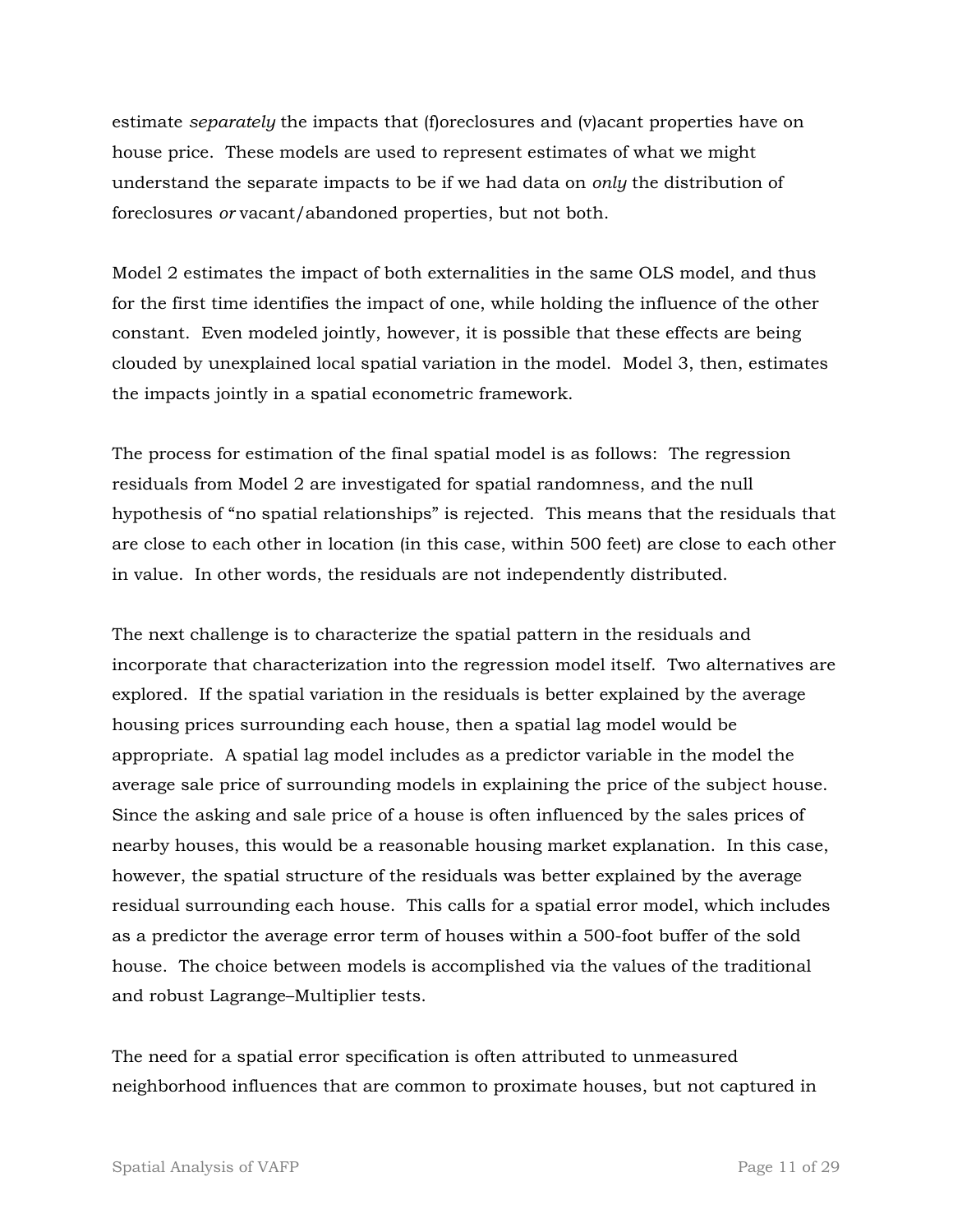the model. It is also possible that the influences are measured, but imperfectly, for example, by using census data that produces sharp boundaries to socioeconomic data that more likely follow a more gradual gradient in reality. This produces measurement error that again would be similar for proximate properties.[8](#page-11-0)

# 5. Results

The first point of interest lies in the disparate spatial distributions of foreclosed properties compared to vacant and abandoned properties. Figure 1 shows the distribution of foreclosures to be much more widespread than that of vacant and abandoned properties. Thus, although foreclosure and vacancy and abandonment are often discussed as being part of the same overall process, it is not the case that each component has the same spatial footprint. Thus, regardless of the findings of the regression coefficients of the regression models, at the core of any subsequent findings is the fact that **the effects of vacancy and abandonment are far more concentrated in the central city. Foreclosures, on the other hand, have spread through the city, and their impact is felt nearly universally throughout each of the city's neighborhoods.**

The results for Models 1, 1f, and 1v are presented in Table 1. The dependent variable is the natural logarithm of house price, and the data cover calendar year 2006. Since Model 1 serves as the base for all models, some time will be spent in its description before moving on to the specific variables of interest (foreclosures and vacant and abandoned property impacts).

The structural characteristics of the house contribute to sale price in predictable ways. For example, of the size characteristics (bedrooms, bathrooms, half baths, other rooms, lot size), are all positive and all are significant. A 10-percent price premium is associated with the presence of a fireplace. A few of the model variables are likely too large, but are possibly picking up an additional unmeasured quality theme. For example, the coefficients associated with the presence of central air (a 26% price premium) and additional half baths (an 11% price premium for each) are likely higher

<span id="page-11-0"></span> 8 Spatial specifications were carried out in the GeoDa software.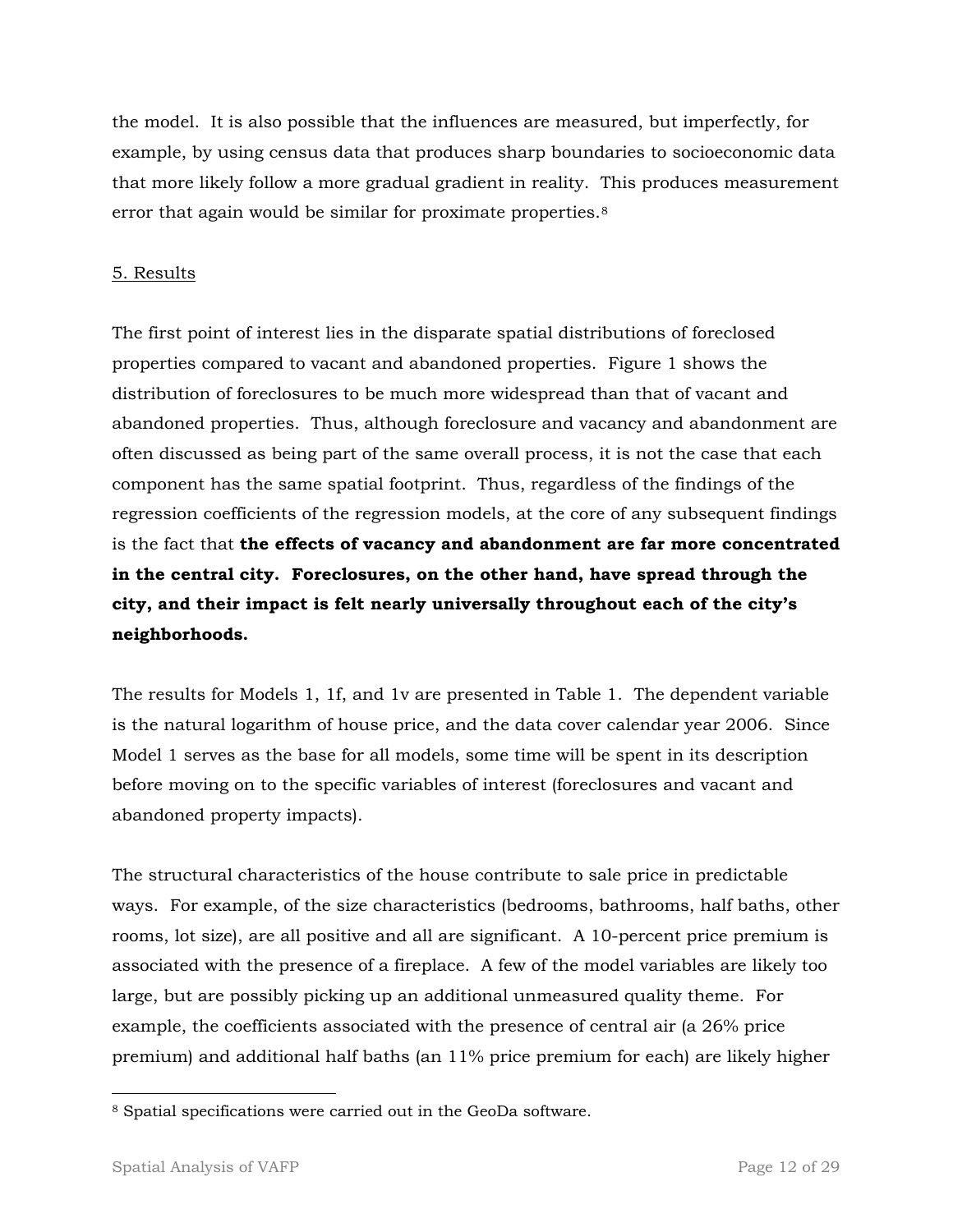than we would otherwise anticipate. This view is bolstered by the fact that in more complete specifications, the value of some of these coefficients decreases substantially.

The quality variables line up in rank order, with price penalties for condition and quality being below average, and premiums associated with those that are above average. The extreme values of these price penalties and premiums are not unexpected, as the city of Columbus has a wide range of single-family housing opportunities, from aging inner-city houses to newer suburban-like development. The impact of being located within the Columbus School District is not significant in Model 1, but given the spatial distribution of the quality variables, it is likely that the influence of being located in the Columbus School District is being captured in the quality variables. The impact does become significant and negative in subsequent specifications.

Growth ratio, rental transition, and neighborhood stability are all consistently negative and significant, the last of these unexpectedly so. It is possible that residential turnover might be lower in the older parts of the city that have been built out for decades, without any recent new construction. These neighborhoods, which have on average older housing stock, could be associated with lower overall price levels.

Distance to downtown Columbus (and its square) is significant in all but the base model, and is consistent with a price gradient that declines as one moves away from the central city, but at a decreasing rate. The turning point in each model is reached before 10 miles, such that prices increase with distance after that point.

Table 2 shows the results of Models 2 and 3. Model 2 contains all of the variables of the base model, plus both the foreclosure and vacant/abandoned variables. Model 3 is the spatial-error specification, which includes the spatial lambda coefficient, which is an indicator of the importance of space in the regression model. The adjusted Rsquared is presented for all models, but is not directly comparable between the OLS and the spatial models. The likelihood function, the Akaike Information Criterion and the Schwarz Criterion are comparable across models, and each shows improvement between Model 2 (OLS approach) and Model 3 (spatial approach).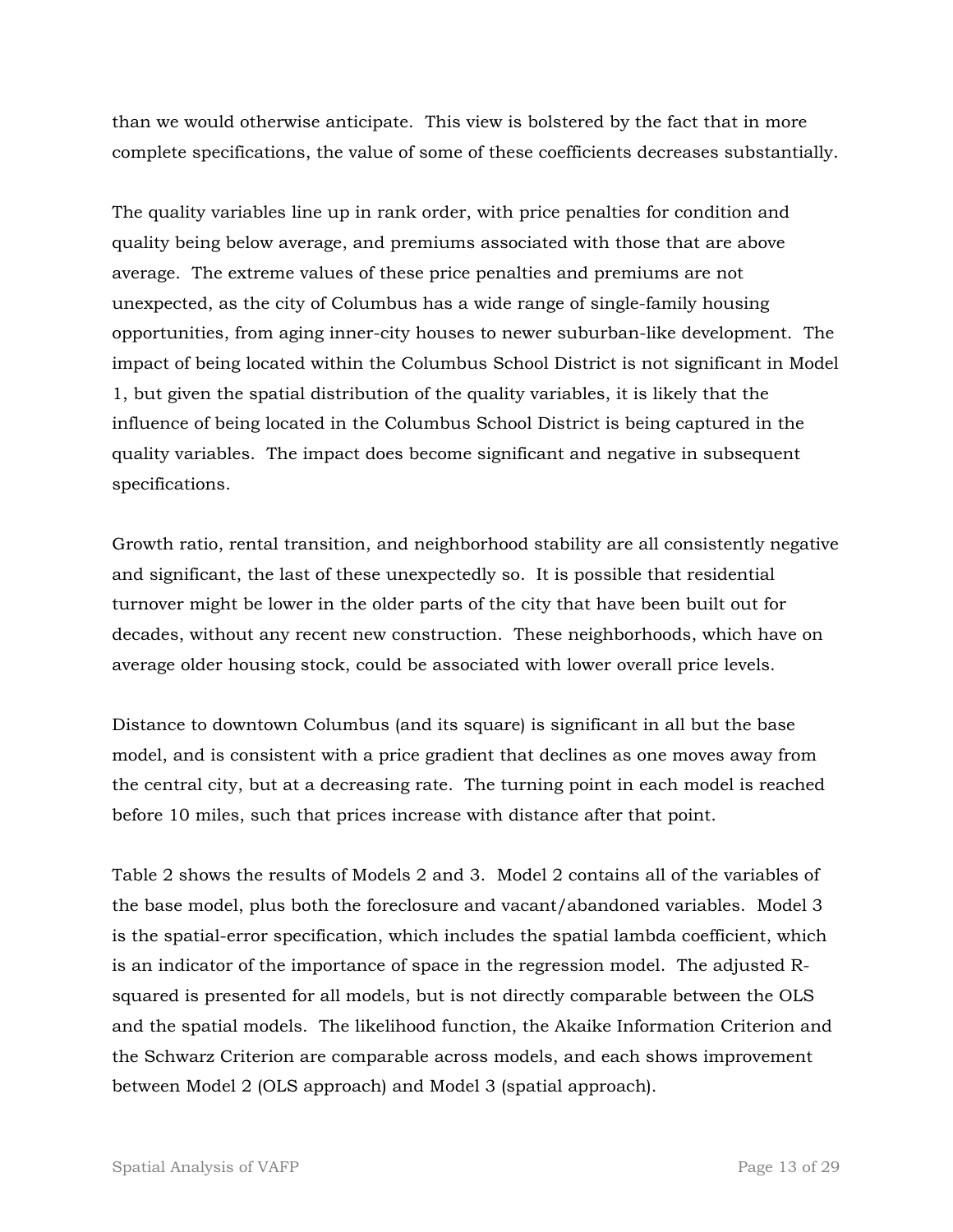The specific focus of this research is in the performance of the foreclosure and vacant/abandoned variables across all of these models. Coefficients are extracted from the respective tables and presented graphically in Figures 2 and 3. Figure 2 focuses on the regression coefficients of the foreclosure variables, and the trend of the coefficients across all models is logical—foreclosures closer to the sold house have a larger negative impact than foreclosures farther away. The blue line shows the coefficients from Model 1f, which would represent our best estimate of the impact of foreclosures if we had no information on the distribution of vacant/abandoned properties.

**Across all buffer sizes, the estimated impact of foreclosures is less severe when vacant/abandoned properties are included in the model**, as shown in Model 2, the full OLS model, which is depicted in red. When foreclosures alone are included in the model, some of the unmeasured negative impact of vacant/abandoned properties is being incorrectly attributed to the influence of nearby foreclosures. Thus, in models where the impact of foreclosures is modeled, and the distribution of vacant/abandoned properties is not included, the impact of foreclosures is being overestimated. That is clearly the case here, and it is potentially the case in other similarly specified models.

Model 3, shown in yellow in Figure 2, further refines the estimate, and not in a uniform manner. Herein lies the difficulty in not capturing spatial effects when they are present—the impacts on the regression coefficients are not uniform. In this case, the impacts in the nearest and farthest rings are less severe, while the impacts in the intermediate rings are more severe.

A similar scenario plays out in Figure 3, which focuses on the regression coefficients of proximate vacant/abandoned properties. The blue line represents the coefficients in Model 1v, where the influence of foreclosures in not measured. The vacant/abandoned coefficients of Model 2 are shown in red. The impact of vacant/abandoned properties becomes more severe in the closest ring, but less severe in the remaining rings when foreclosures are included in the model. In the 250-foot ring, when the impact of vacant/abandoned properties is measured alone, its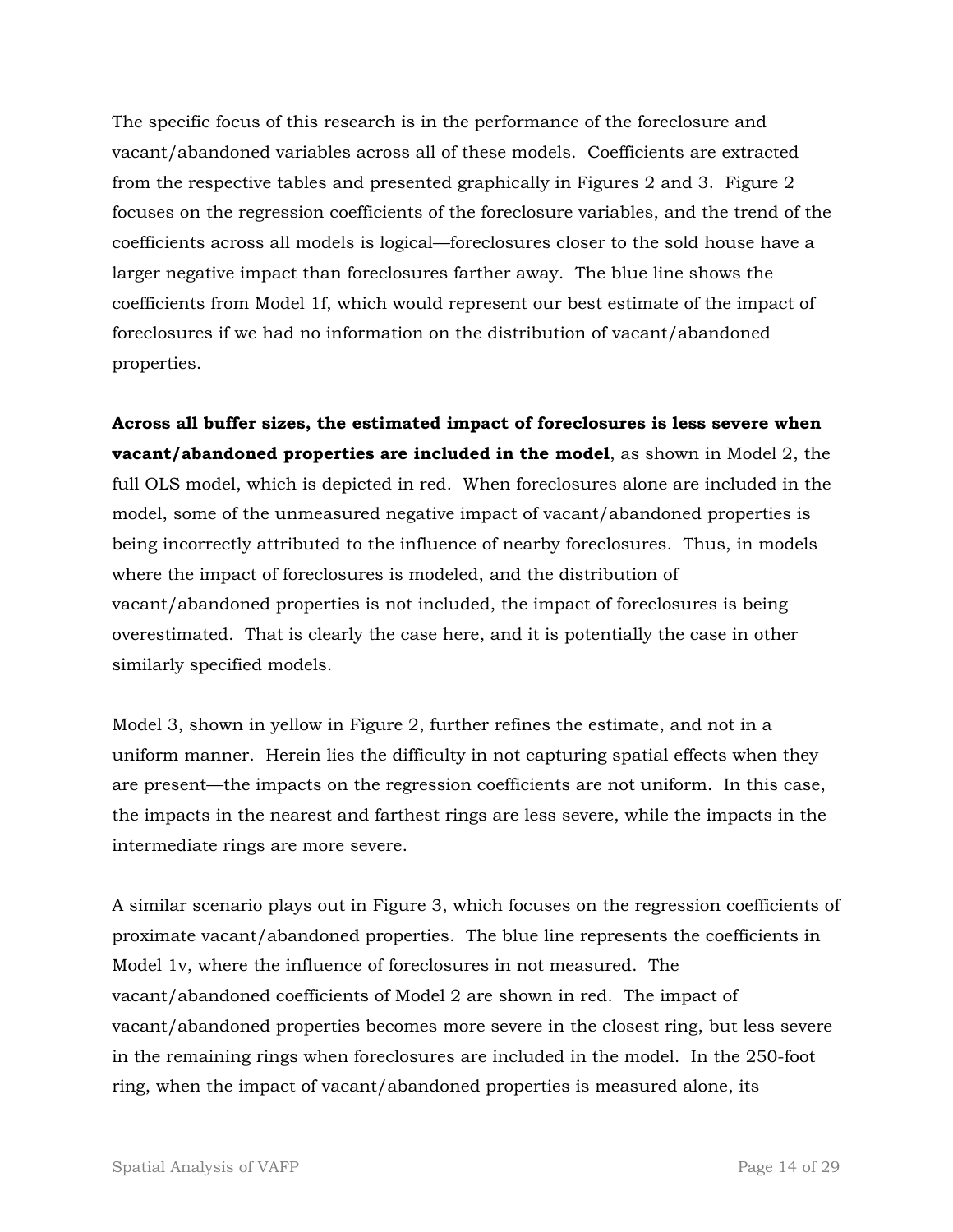estimated coefficient is biased toward zero, because the coefficient is actually picking up some of the (less severe) influence of foreclosures. When foreclosures are added to the spatial model (Model 3, shown in yellow), the impact of vacant/abandoned properties is more severe in the closest ring, less severe in the second ring, and *not*  significant in the third and fourth rings. Thus, **when foreclosures and vacant/abandoned properties are investigated together in a spatial model, the impact of the latter is more severe very close to the sold property, but has a smaller impact on/in the neighborhood.** The harsher impact is consistent with the visual blight that often accompanies a vacant and abandoned house. However, contrary to the results when modeled alone (Model 1v), the impact is not significant beyond 500 feet.

Figure 4 presents the coefficients from the final model (Model 3), comparing the magnitude and significance of the impacts of foreclosures and vacant/abandoned properties. Just as was shown by their raw spatial distribution in Figure 1, **Figure 4 shows two distinct impacts**, despite the fact that these phenomena are often discussed as being so closely related. The per-foreclosure impact on a sold house is less severe in close proximity, but its impact is more spatially robust—it is significant out to 1,000 feet, and decreases only to slightly higher than 1 percent. The pervacant/abandoned property impact is more severe within the first 250-foot ring, at about 3.5 percent, but is less than 1 percent in the subsequent ring and is insignificant beyond the second ring.

From a city's perspective, this particular finding highlights the importance of returning housing to a productive use as quickly as possible. In cases where foreclosure precedes vacancy and abandonment, the potential for avoiding the more severe "vacancy/abandonment" impact should serve as an additional municipal incentive to keep the occupants in that house. Targeted foreclosure prevention and resolution outreach services could be helpful in this regard. Where vacancy cannot be avoided, the finding highlights the importance of maintaining a property throughout the foreclosure process, so that although foreclosed and vacant, a property retains its value so that abandonment is unlikely to occur. A city's housing/code enforcement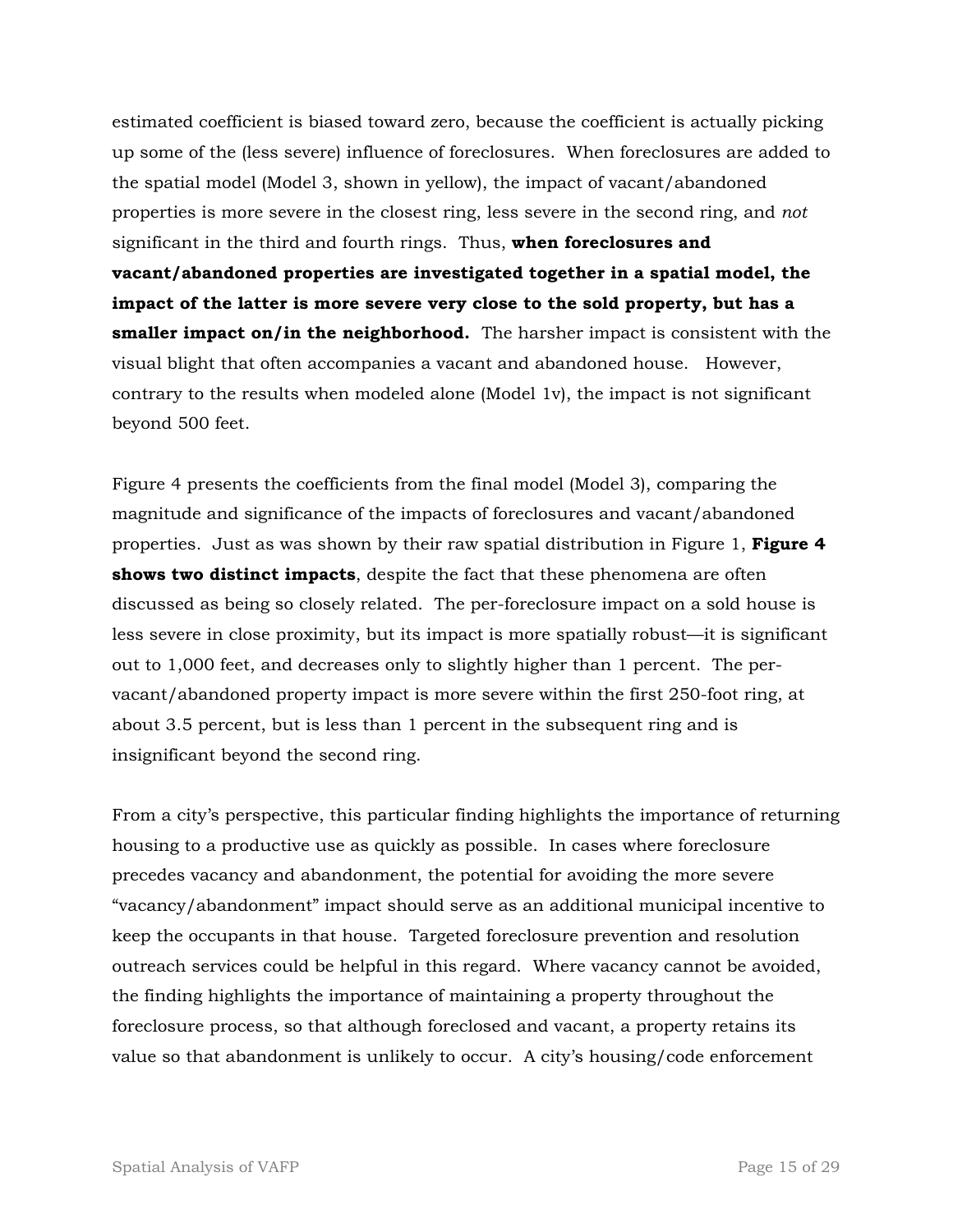department could play a strong role here, taking a proactive approach in identifying and targeting recently foreclosed properties.

When vacancy and abandonment does occur, these results show that the city could curb value loss by demolishing or rehabilitating abandoned properties as quickly as possible. Since the estimated impacts revealed here are realized only when nearby houses sell, a short-lived instance of neighborhood blight is preferable to a lingering one. An abandoned house that is allowed to remain so for two or three years would negatively impact every sale in its vicinity over that time period. Swift action to remove the blight would limit the negative impact, and potentially even turn its impact to a neighborhood gain through increased green space, reinvestment, or both.

What is clear from this group of models is that even though foreclosure and vacant/abandoned properties are part of the same housing crisis that is plaguing many urban areas, their spatial distribution and their spatial impacts are distinct.

The aggregate implications of refining these estimates are dramatic. Figure 5 shows the results when the impacts are summed across all sold houses. When each impact was modeled separately, the total impact of foreclosures (from Model 1f) was more than \$126 million, and the total impact from vacant/abandoned properties (from Model 1v) was nearly \$42 million. The biggest improvement in our understanding of how these processes operate together came from modeling them in the same OLS regression model (Model 2). The total estimated impact of foreclosures was reduced to approximately \$98 million, and the total impact of vacant/abandoned properties was reduced by more than half, to just over \$18 million.

The reduction in foreclosure impact is due exclusively to the coefficients being refined by the presence of vacant/abandoned properties in the model. The reduction in vacant/abandoned impact occurs primarily because the geography of the impact was refined. In Model 1v, the impact was significant out to 1000 feet. In Model 2, the impact was only significant out to 500 feet. In the spatial model, where a neighborhood effect is explicitly measured, each aggregate impact is further refined, but only modestly so. Modeled separately, we would have thought the aggregate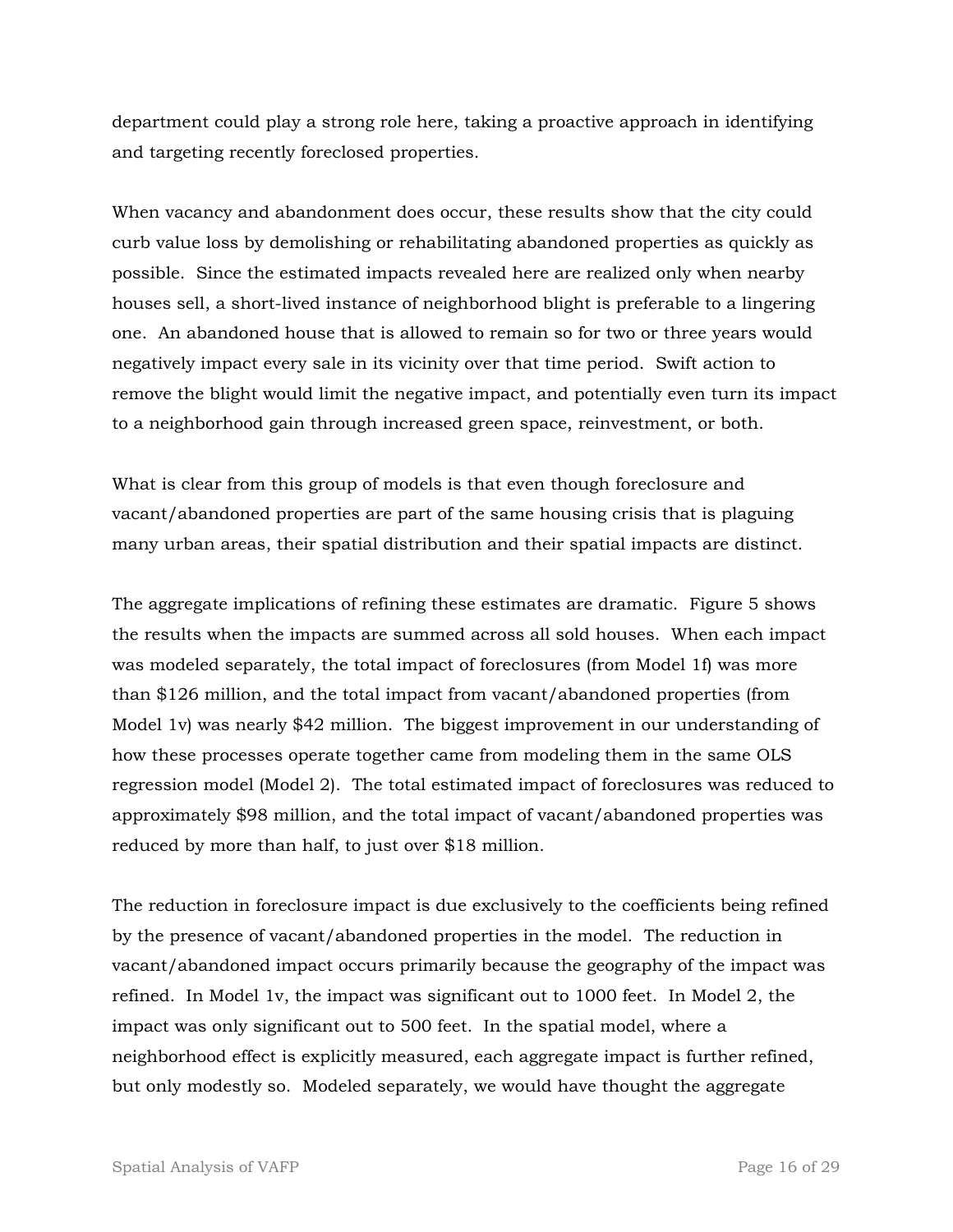impact of these market externalities to be nearly \$168 million. **However, modeling these impacts jointly and in a spatial framework has revealed that aggregate number to be an overestimate, and a substantial one—nearly \$57 million higher. The total 2006 housing market impact estimated here is slightly more than \$114 million.**

The final balance between the impact of foreclosure and the impact of vacant/abandoned properties shown in Figure 5 may seem at odds with Figure 4, which shows the more severe local impact of vacant/abandoned properties. Remember, though, that the overall distribution of vacant/abandoned properties is relatively concentrated when compared to that of foreclosure, as shown in Figure 1. Thus, the citywide spillover effect of foreclosures winds up being much greater, since foreclosures are more widely spread throughout the city. For example, while 1,670 sales had at least one vacant/abandoned property within 250 feet, more than twice as many properties (3,788) were within 250 feet of a foreclosure. **More properties in the City of Columbus suffered the neighborhood effect of foreclosure, leading to the larger aggregate impact.**

The picture is much more balanced when the impacts are investigated on a perproperty basis, as shown in Figure 6. It is important to note that these are the perproperty impacts *for properties that were proximate to a foreclosure or vacant/abandoned property*. This is not the average impact for all properties. Since some properties are not impacted by either distribution, it did not make sense to divide the aggregate impact among all properties. Here again, the differences in the underlying distribution of the two housing market ills becomes apparent. The larger aggregate impact of foreclosures is spread among a larger number of impacted properties, whereas the smaller aggregate impact of vacant/abandoned properties is shared among relatively fewer properties. For properties impacted by both, the price penalty for their location near foreclosed and vacant/abandoned properties was more than \$8,600.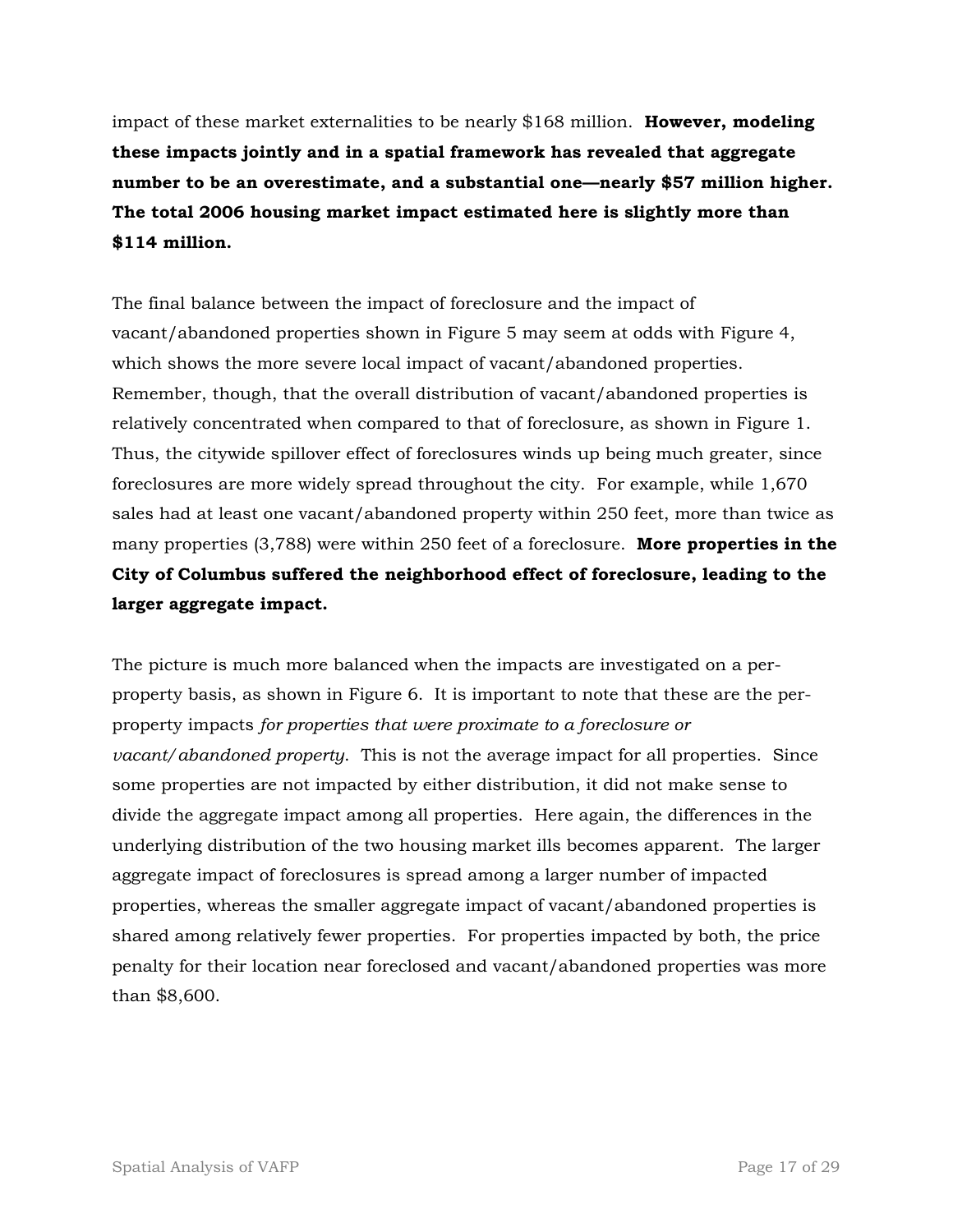|                             | Model 1: Base                                                       |            |                 |       |          | Model 1f: Foreclosures Only                                                 |      |                 |             |                                       | Model 1v: Vacant and                  |            |                 |             |
|-----------------------------|---------------------------------------------------------------------|------------|-----------------|-------|----------|-----------------------------------------------------------------------------|------|-----------------|-------------|---------------------------------------|---------------------------------------|------------|-----------------|-------------|
|                             |                                                                     |            |                 |       |          |                                                                             |      |                 |             |                                       | Abandoned Only                        |            |                 |             |
|                             | B                                                                   | Std. Error | t               | Sig.  | B        | Std. Error                                                                  |      | t               | Sig.        |                                       | B                                     | Std. Error | t               | Sig.        |
| (Constant)                  | 10.889                                                              | 0.042      | 260.556         | 0.000 | 11.189   | 0.041                                                                       |      | 273.013 0.000   |             |                                       | 11.185                                | 0.041      | 269.701         | 0.000       |
| Sale: Quarter 1             | $-0.035$                                                            | 0.011      | $-3.197$        | 0.001 | $-0.035$ | 0.010                                                                       |      | $-3.334$ 0.001  |             |                                       | $-0.028$                              | 0.010      | $-2.706$        | 0.007       |
| Sale: Quarter 2             | $-0.013$                                                            | 0.010      | $-1.241$        | 0.214 | $-0.010$ | 0.010                                                                       |      | $-1.040$ 0.298  |             |                                       | $-0.013$                              | 0.010      | $-1.338$ 0.181  |             |
| Sale: Quarter 4             | $-0.045$                                                            | 0.011      | $-4.194$ 0.000  |       | $-0.035$ | 0.010                                                                       |      | $-3.442$ 0.001  |             |                                       | $-0.045$                              | 0.010      | $-4.315$ 0.000  |             |
| Lot size*                   | 0.118                                                               | 0.011      | 10.864 0.000    |       | 0.069    | 0.010                                                                       |      | 6.615 0.000     |             |                                       | 0.072                                 | 0.011      |                 | 6.819 0.000 |
| Age of House                | $-0.001$                                                            | 0.000      | $-5.601$        | 0.000 | $-0.001$ | 0.000                                                                       |      | $-5.025$ 0.000  |             |                                       | 0.000                                 | 0.000      |                 | 0.040 0.968 |
| Other Rooms                 | 0.065                                                               | 0.006      | 11.440 0.000    |       | 0.073    | 0.005                                                                       |      | 13.524 0.000    |             |                                       | 0.077                                 | 0.005      | 14.114 0.000    |             |
| <b>Bedrooms</b>             | 0.059                                                               | 0.007      | 8.654 0.000     |       | 0.068    | 0.006                                                                       |      | 10.495 0.000    |             |                                       | 0.065                                 | 0.007      | 10.005 0.000    |             |
| <b>Baths</b>                | 0.073                                                               | 0.006      | 12.765 0.000    |       | 0.069    | 0.005                                                                       |      | 12.591          | 0.000       |                                       | 0.078                                 | 0.006      | 14.103 0.000    |             |
| Half baths                  | 0.113                                                               | 0.009      | 12.258 0.000    |       | 0.102    | 0.009                                                                       |      | 11.644 0.000    |             |                                       | 0.105                                 | 0.009      | 11.899 0.000    |             |
| <b>Central Air</b>          | 0.256                                                               | 0.012      | 22.245 0.000    |       | 0.191    | 0.011                                                                       |      | 17.056 0.000    |             |                                       | 0.185                                 | 0.011      | 16.249 0.000    |             |
| Fireplace                   | 0.100                                                               | 0.009      | 11.348 0.000    |       | 0.068    | 0.008                                                                       |      | 8.013 0.000     |             |                                       | 0.082                                 | 0.009      |                 | 9.664 0.000 |
| Quality: F                  | $-0.440$                                                            | 0.128      | $-3.427$        | 0.001 | $-0.394$ | 0.122                                                                       |      | $-3.220$ 0.001  |             |                                       | $-0.476$                              | 0.123      | $-3.872$ 0.000  |             |
| Quality: D                  | $-0.276$                                                            | 0.011      | $-25.000$ 0.000 |       | $-0.252$ | 0.011                                                                       |      | $-23.905$ 0.000 |             |                                       | $-0.264$                              | 0.011      | $-24.918$ 0.000 |             |
| Quality: B                  | 0.461                                                               | 0.018      | 26.207          | 0.000 | 0.397    | 0.017                                                                       |      | 23.573          | 0.000       |                                       | 0.448                                 | 0.017      | 26.610 0.000    |             |
| Quality: A                  | 0.782                                                               | 0.037      | 21.282          | 0.000 | 0.716    | 0.035                                                                       |      | 20.432          | 0.000       |                                       | 0.790                                 | 0.035      | 22.456 0.000    |             |
| Condition: Poor             | $-0.290$                                                            | 0.047      | $-6.181$        | 0.000 | $-0.310$ | 0.045                                                                       |      | $-6.940$ 0.000  |             |                                       | $-0.204$                              | 0.045      | $-4.526$ 0.000  |             |
| Condition: Fair             | $-0.133$                                                            | 0.019      | $-6.906$ 0.000  |       | $-0.120$ | 0.018                                                                       |      | $-6.545$ 0.000  |             |                                       | $-0.108$                              | 0.018      | $-5.849$ 0.000  |             |
| Condition: Good             | 0.137                                                               | 0.012      | 11.821          | 0.000 | 0.114    | 0.011                                                                       |      | 10.304 0.000    |             |                                       | 0.120                                 | 0.011      | 10.798 0.000    |             |
| <b>Condition: Very Good</b> | 0.500                                                               | 0.023      | 21.699 0.000    |       | 0.414    | 0.022                                                                       |      | 18.682 0.000    |             |                                       | 0.413                                 | 0.022      | 18.497          | 0.000       |
| <b>Columbus Schools</b>     | $-0.002$                                                            | 0.011      | $-0.142$ 0.887  |       | $-0.016$ | 0.011                                                                       |      | $-1.495$ 0.135  |             |                                       | $-0.028$                              | 0.011      | $-2.545$ 0.011  |             |
| Growth ratio                | $-0.004$                                                            | 0.001      | $-5.728$ 0.000  |       | $-0.003$ | 0.001                                                                       |      | $-4.137$        | 0.000       |                                       | $-0.002$                              | 0.001      | $-3.453$ 0.001  |             |
| <b>Rental transition</b>    | $-0.003$                                                            | 0.000      | $-5.774$        | 0.000 | $-0.002$ | 0.000                                                                       |      | $-3.520$        | 0.000       |                                       | $-0.002$                              | 0.000      | $-4.323$ 0.000  |             |
| Neihborhood stability       | $-0.004$                                                            | 0.000      | $-10.102$ 0.000 |       | $-0.002$ | 0.000                                                                       |      | $-6.787$        | 0.000       |                                       | $-0.004$                              | 0.000      | $-10.980$ 0.000 |             |
| Distance to CBD             | $-0.010$                                                            | 0.008      | $-1.331$ 0.183  |       | $-0.036$ | 0.007                                                                       |      | $-4.943$ 0.000  |             |                                       | $-0.061$                              | 0.007      | $-8.141$ 0.000  |             |
| Distance (squared)          | 0.002                                                               | 0.000      | 4.657 0.000     |       | 0.003    | 0.000                                                                       |      |                 | 7.394 0.000 |                                       | 0.005                                 | 0.000      | 10.972 0.000    |             |
| # of FF: Ring 1             |                                                                     |            |                 |       | $-0.031$ | 0.004                                                                       |      | $-8.220$ 0.000  |             |                                       |                                       |            |                 |             |
| # of FF: Ring 2             |                                                                     |            |                 |       |          | 0.002<br>$-7.876$ 0.000<br>$-0.018$                                         |      |                 |             |                                       | (Model 1v includes only the impact of |            |                 |             |
| # of FF: Ring 3             | (The base model does not include the<br>impact of foreclosed or V/A |            |                 |       | $-0.015$ | 0.002                                                                       |      | $-8.182$ 0.000  |             | vacant properties, not foreclosures.) |                                       |            |                 |             |
| # of FF: Ring $4$           |                                                                     |            |                 |       |          | $-11.124$ 0.000<br>$-0.016$<br>0.001                                        |      |                 |             |                                       |                                       |            |                 |             |
| # of V/A: Ring 1            |                                                                     |            |                 |       |          |                                                                             |      |                 |             |                                       | $-0.035$                              | 0.004      | $-8.887$ 0.000  |             |
| # of V/A: Ring 2            | properties.)                                                        |            |                 |       |          | (Model 1f includes only the impact of<br>foreclosures, not V/A properties.) |      |                 |             |                                       | $-0.009$                              | 0.002      | $-3.759$ 0.000  |             |
| # of V/A: Ring 3            |                                                                     |            |                 |       |          |                                                                             |      |                 |             |                                       | $-0.005$                              | 0.002      | $-2.815$ 0.005  |             |
| # of $V/A$ : Ring 4         |                                                                     |            |                 |       |          |                                                                             |      |                 |             |                                       | $-0.009$                              | 0.001      | $-6.454$ 0.000  |             |
| Adjusted R-squared          |                                                                     | 0.62       |                 |       |          |                                                                             | 0.65 |                 |             |                                       |                                       | 0.65       |                 |             |
| $F$ (sig)                   |                                                                     | 584(0.000) |                 |       |          | 588(0.00)                                                                   |      |                 |             |                                       | 576 (0.00)                            |            |                 |             |

Table 1. Comparison of Model 1 (the base model), Model 1f that includes only foreclosed properties, and Model 1v that includes only vacant/abandoned properties.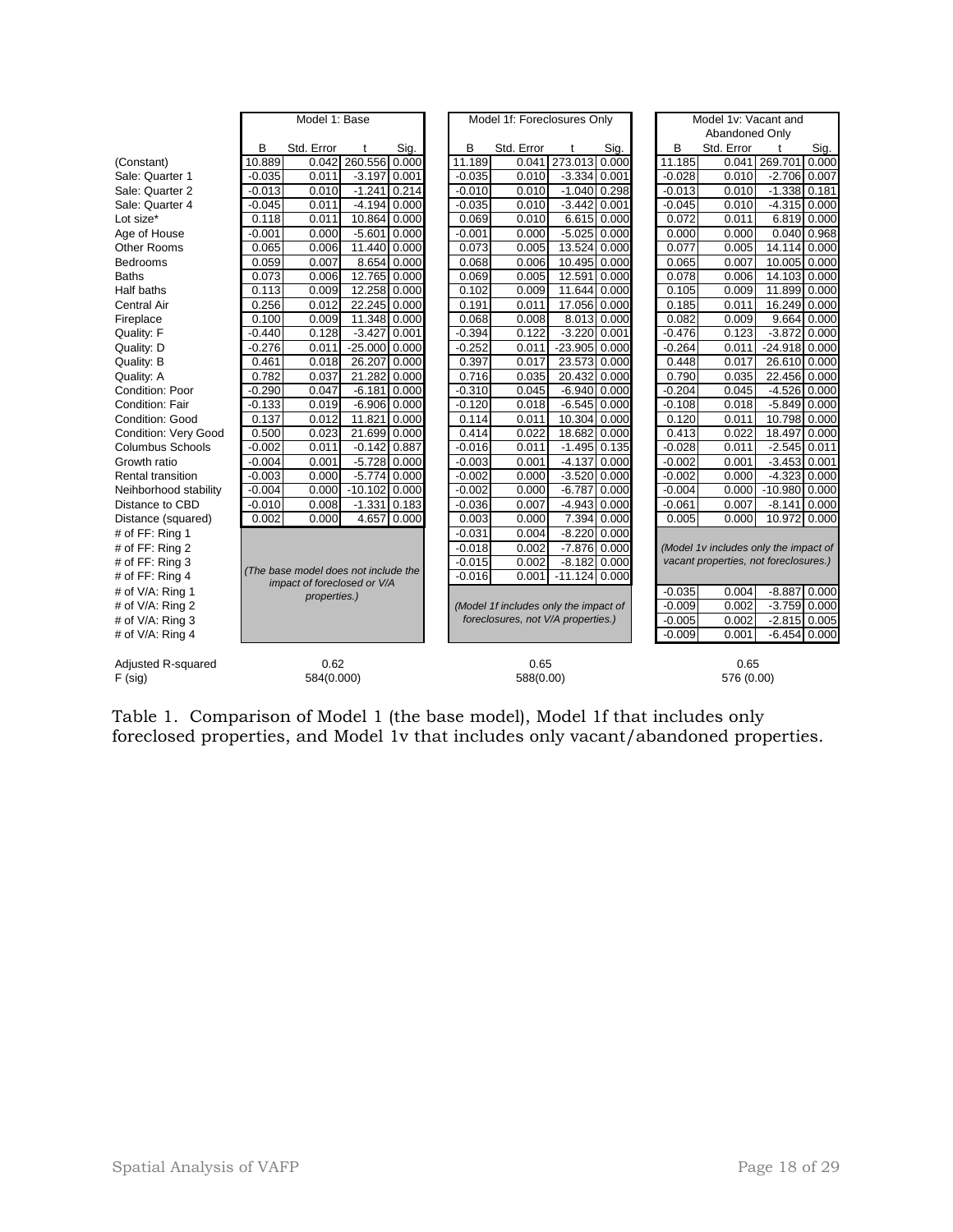|                             | Model 2: Full OLS |                                            |                |                |        | Model 3: Spatial Error Specification |                         |                |             |  |  |
|-----------------------------|-------------------|--------------------------------------------|----------------|----------------|--------|--------------------------------------|-------------------------|----------------|-------------|--|--|
|                             |                   |                                            |                |                |        |                                      |                         |                |             |  |  |
|                             | в                 | Std. Error                                 | t              | Sig.           |        | Coefficient Std.Error                |                         | t              | Sig.        |  |  |
| (Constant)                  | 11.279            | 0.041                                      | 275.816        | 0.000          |        | 11.359                               |                         | 0.046 245.228  | 0.000       |  |  |
| Sale: Quarter 1             | $-0.031$          | 0.010                                      | $-3.087$       | 0.002          |        | $-0.033$                             | 0.009                   | $-3.512$       | 0.000       |  |  |
| Sale: Quarter 2             | $-0.011$          | 0.009                                      | $-1.167$       | 0.243          |        | $-0.017$                             | 0.009                   | $-1.915$ 0.055 |             |  |  |
| Sale: Quarter 4             | $-0.038$          | 0.010                                      | $-3.710$ 0.000 |                |        | $-0.034$                             | 0.009                   | $-3.657$       | 0.000       |  |  |
| Lot size*                   | 0.053             | 0.010                                      | 5.082          | 0.000          |        | 0.071                                | 0.011                   | 6.786          | 0.000       |  |  |
| Age of House                | 0.000             | 0.000                                      | $-1.724$       | 0.085          |        | $-0.001$                             | 0.000                   | $-2.758$       | 0.006       |  |  |
| <b>Other Rooms</b>          | 0.078             | 0.005                                      | 14.556         | 0.000          |        | 0.069                                | 0.005                   | 13.400         | 0.000       |  |  |
| Bedrooms                    | 0.070             | 0.006                                      | 10.969         | 0.000          |        | 0.074                                | 0.006                   | 12.023         | 0.000       |  |  |
| <b>Baths</b>                | 0.073             | 0.005                                      | 13.532         | 0.000          |        | 0.054                                | 0.005                   | 10.837         | 0.000       |  |  |
| Half baths                  | 0.100             | 0.009                                      | 11.631         | 0.000          |        | 0.082                                | 0.008                   | 10.058         | 0.000       |  |  |
| <b>Central Air</b>          | 0.167             | 0.011                                      | 14.954         | 0.000          |        | 0.130                                | 0.011                   | 12.386         | 0.000       |  |  |
| Fireplace                   | 0.065             | 0.008                                      | 7.729          | 0.000          |        | 0.058                                | 0.008                   | 7.176          | 0.000       |  |  |
| <b>Quality: F</b>           | $-0.444$          | 0.120                                      | $-3.684$       | 0.000          |        | $-0.448$                             | 0.112                   | $-4.016$       | 0.000       |  |  |
| Quality: D                  | $-0.249$          | 0.010                                      | $-23.974$      | 0.000          |        | $-0.239$                             | 0.012                   | $-20.681$      | 0.000       |  |  |
| <b>Quality: B</b>           | 0.405             | 0.017                                      | 24.373         | 0.000          |        | 0.403                                | 0.018                   | 22.244         | 0.000       |  |  |
| Quality: A                  | 0.736             | 0.035                                      | 21.300 0.000   |                |        | 0.757                                | 0.038                   | 19.762         | 0.000       |  |  |
| Condition: Poor             | $-0.243$          | 0.044                                      | $-5.503$ 0.000 |                |        | $-0.277$                             | 0.041                   | $-6.699$ 0.000 |             |  |  |
| <b>Condition: Fair</b>      | $-0.103$          | 0.018                                      | $-5.711$       | 0.000          |        | $-0.089$                             | 0.017                   | $-5.304$ 0.000 |             |  |  |
| Condition: Good             | 0.111             | 0.011                                      | 10.190 0.000   |                |        | 0.100                                | 0.010                   |                | 9.704 0.000 |  |  |
| <b>Condition: Very Good</b> | 0.384             | 0.022                                      | 17.531         | 0.000          |        | 0.277                                | 0.021                   | 13.259 0.000   |             |  |  |
| <b>Columbus Schools</b>     | $-0.028$          | 0.011                                      | $-2.634$ 0.008 |                |        | $-0.025$                             | 0.013                   | $-1.904$ 0.057 |             |  |  |
| Growth ratio                | $-0.002$          | 0.001                                      | $-3.337$       | 0.001          |        | $-0.002$                             | 0.001                   | $-2.846$       | 0.004       |  |  |
| Rental transition           | $-0.001$          | 0.000                                      | $-3.297$       | 0.001          |        | $-0.002$                             | 0.001                   | $-3.052$       | 0.002       |  |  |
| Neihborhood stability       | $-0.003$          | 0.000                                      | $-8.130$       | 0.000          |        | $-0.003$                             | 0.000                   | $-7.628$       | 0.000       |  |  |
| Distance to CBD             | $-0.056$          | 0.007                                      | $-7.692$       | 0.000          |        | $-0.059$                             | 0.009                   | $-6.672$       | 0.000       |  |  |
| Distance (squared)          | 0.005             | 0.000                                      | 10.085 0.000   |                |        | 0.005                                | 0.001                   | 8.813          | 0.000       |  |  |
| # of FF: Ring 1             | $-0.024$          | 0.004                                      | $-6.474$       | 0.000          |        | $-0.021$                             | 0.004                   | $-5.599$       | 0.000       |  |  |
| # of FF: Ring 2             | $-0.013$          | 0.002                                      | $-5.960$       | 0.000          |        | $-0.016$                             | 0.002                   | $-6.929$       | 0.000       |  |  |
| # of FF: Ring 3             | $-0.012$          | 0.002                                      | $-6.548$       | 0.000          |        | $-0.013$                             | 0.002                   | $-7.280$       | 0.000       |  |  |
| # of FF: Ring 4             | $-0.012$          | 0.001                                      | $-8.150$       | 0.000          |        | $-0.011$                             | 0.001                   | $-7.095$       | 0.000       |  |  |
| # of V/A: Ring 1            | $-0.040$          | 0.004                                      | $-10.440$      | 0.000          |        | $-0.036$                             | 0.004                   | $-9.335$       | 0.000       |  |  |
| # of V/A: Ring 2            | $-0.005$          | 0.002                                      | $-2.310$       | 0.021          |        | $-0.006$                             | 0.002                   | $-2.556$       | 0.011       |  |  |
| # of V/A: Ring 3            | 0.000             | 0.002                                      | $-0.164$ 0.870 |                |        | $-0.003$                             | 0.002                   | $-1.527$       | 0.127       |  |  |
| # of V/A: Ring 4            | $-0.002$          | 0.001                                      |                | $-1.624$ 0.105 |        | $-0.002$                             | 0.001                   | $-1.466$ 0.143 |             |  |  |
| <b>LAMBDA</b>               |                   | (No spatial coefficient in the OLS model.) |                |                |        | 0.284                                | 0.011                   | 25.219 0.000   |             |  |  |
|                             |                   |                                            |                |                |        |                                      |                         |                |             |  |  |
| Adjusted R-squared          |                   | 0.66                                       |                |                |        |                                      | 0.71 (pseudo-R-squared) |                |             |  |  |
| $F$ (sig)                   | 541(0.000)        |                                            |                |                |        |                                      |                         |                |             |  |  |
| Log likelihood              | $-2988.7$         |                                            |                |                |        | $-2415.0$                            |                         |                |             |  |  |
| Akaike info criterion       | 6045.3            |                                            |                |                | 4898.1 |                                      |                         |                |             |  |  |
| Schwarz criterion           | 6287.0            |                                            |                |                |        | 5139.8                               |                         |                |             |  |  |

Table 2. Comparison of the final two models. Both models include foreclosures and vacant/abandoned properties. Model 2 is specified via OLS, while Model 3 is a spatial specification, estimated via maximum likelihood.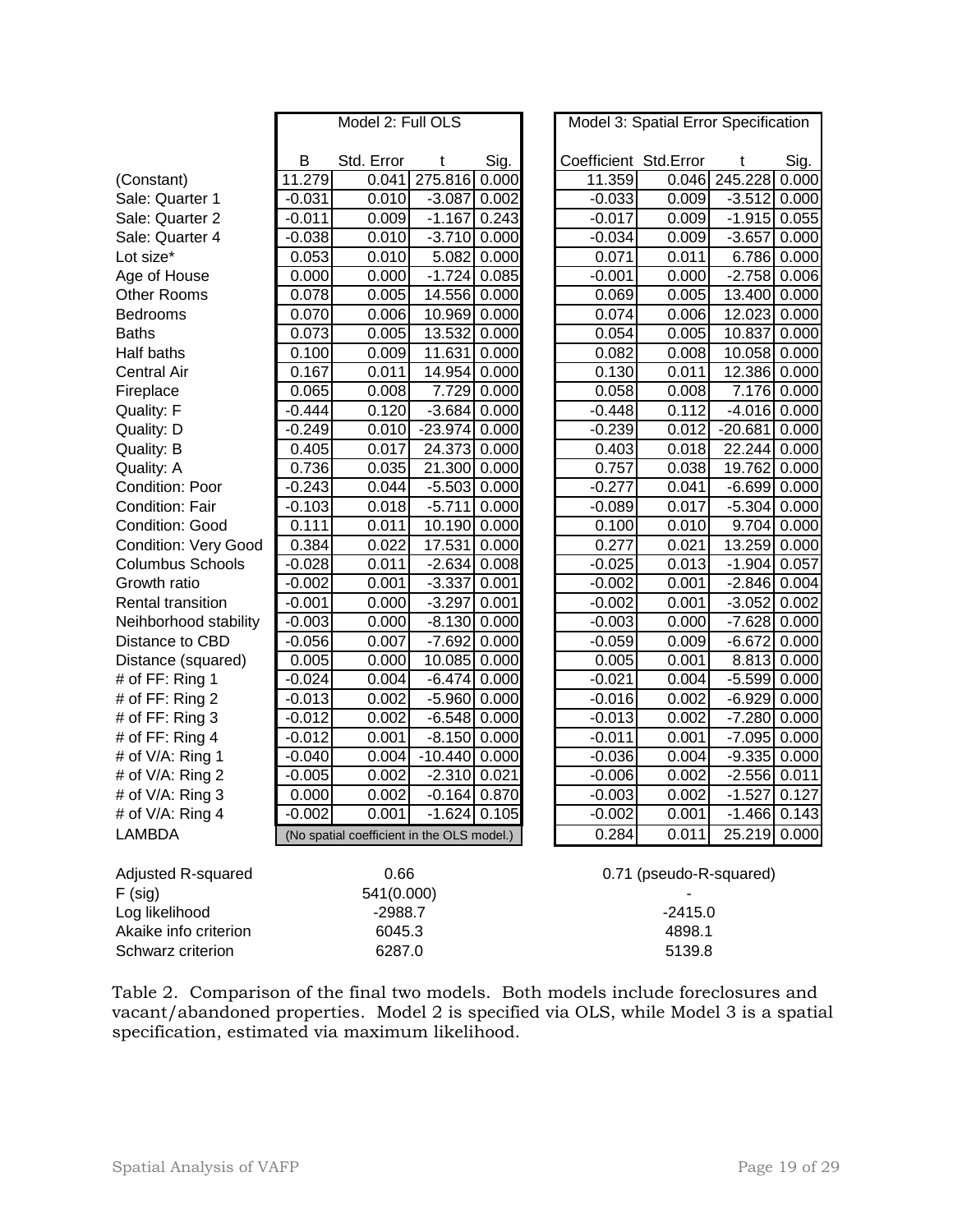

Figure 1. Map of Columbus OH, showing the distribution of 2006 single family sales, foreclosures, and vacant/abandoned properties. Figure 2. Regression coefficient values for the foreclosure variables across three models.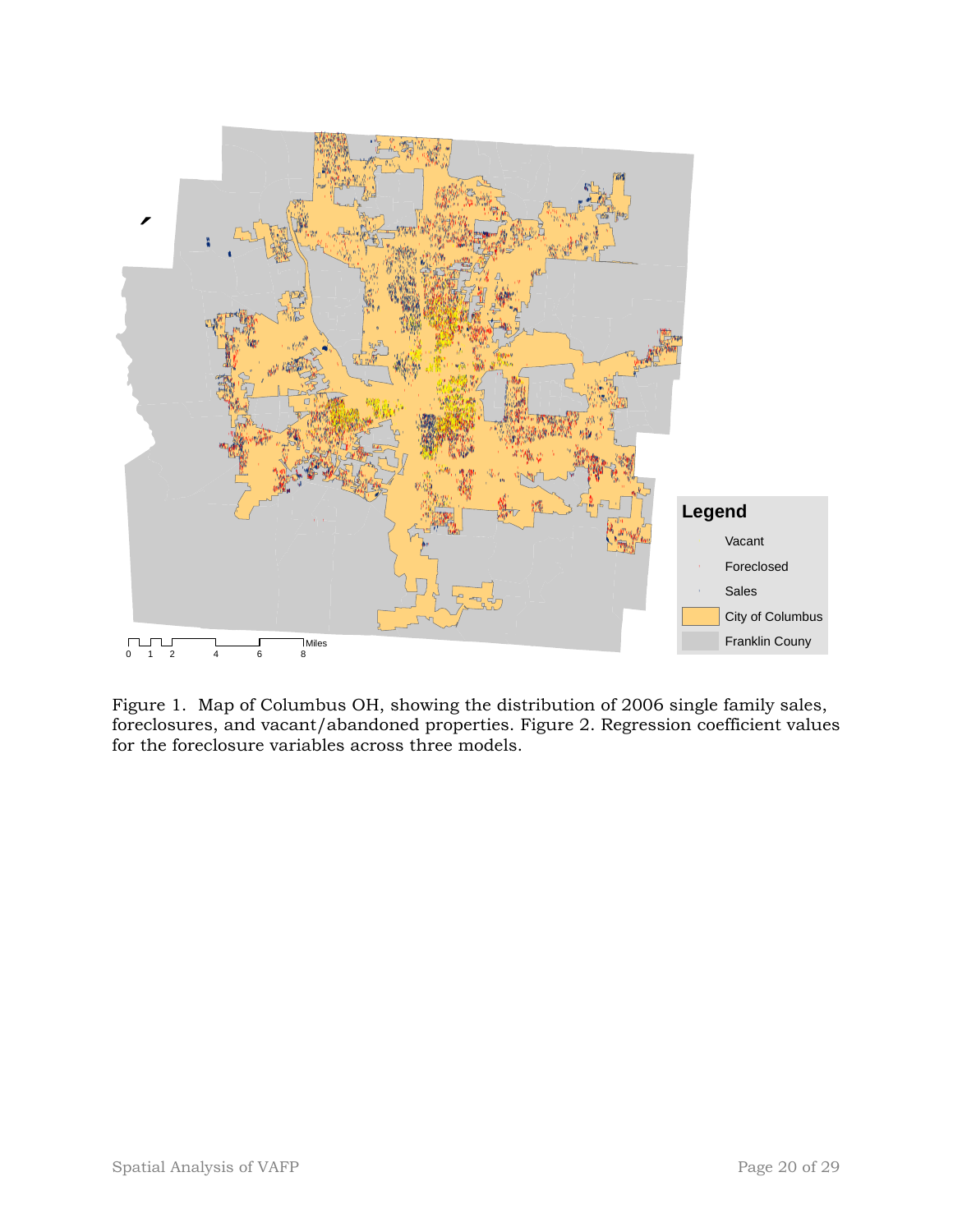

Figure 2. Regression coefficient values for the foreclosure variables across three models.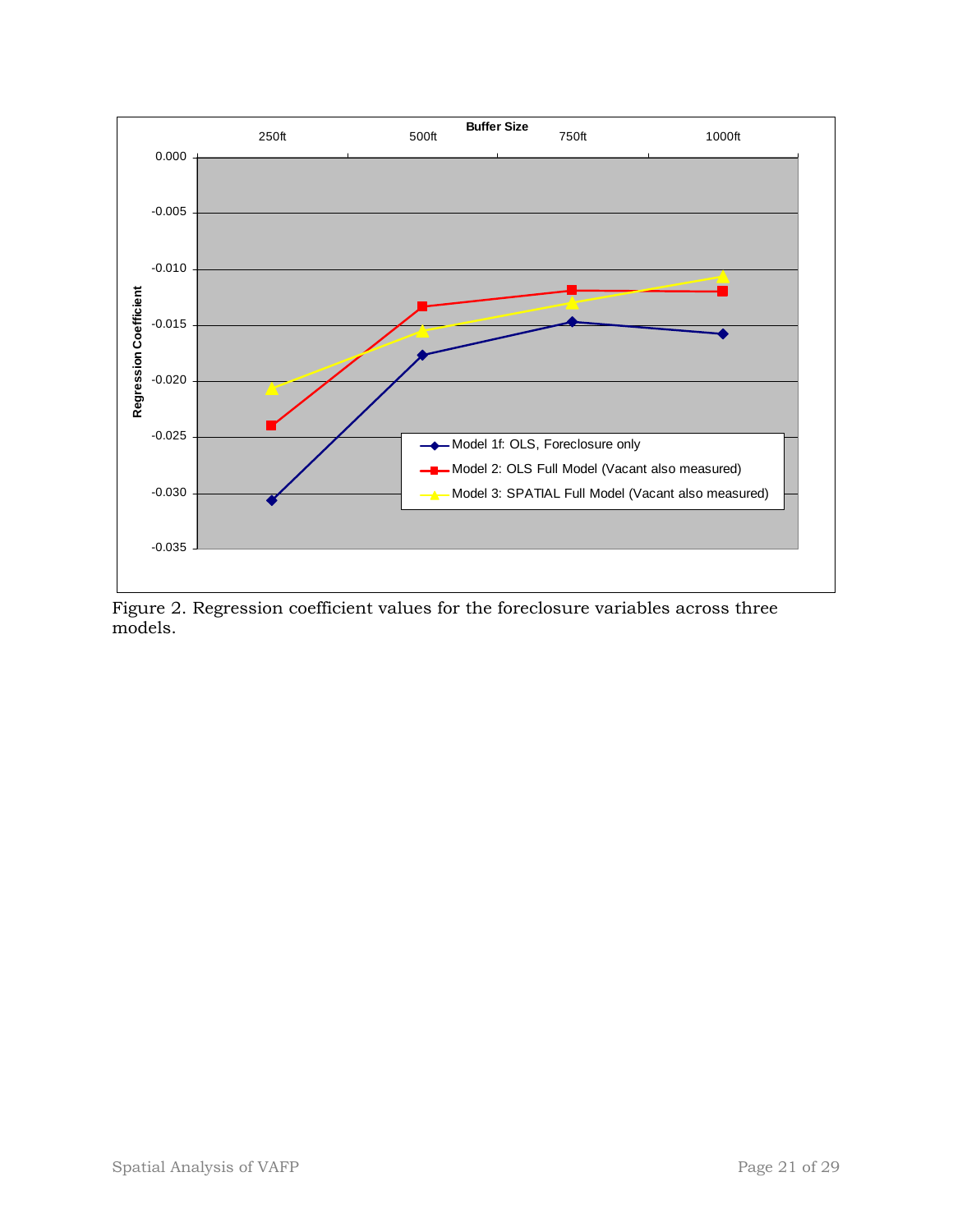

Figure 3. Regression coefficient values for the vacant/abandoned variables across three models. Hollow symbols indicate that coefficient values are insignificant for that buffer.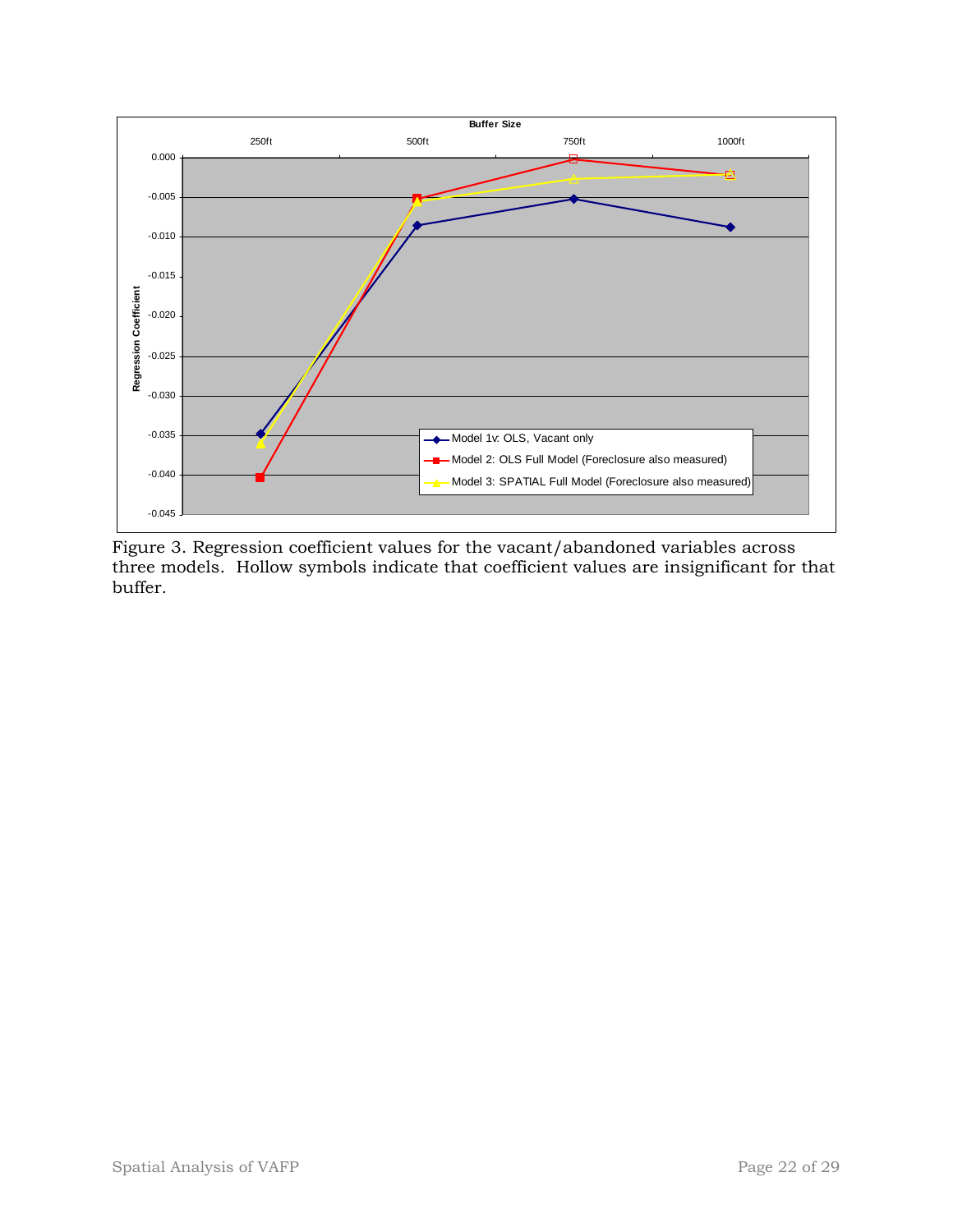

Figure 4. Comparison of the foreclosed and vacant/abandoned regression coefficients from the spatial model (Model 3). Hollow symbols indicate that coefficient values are insignificant for that buffer.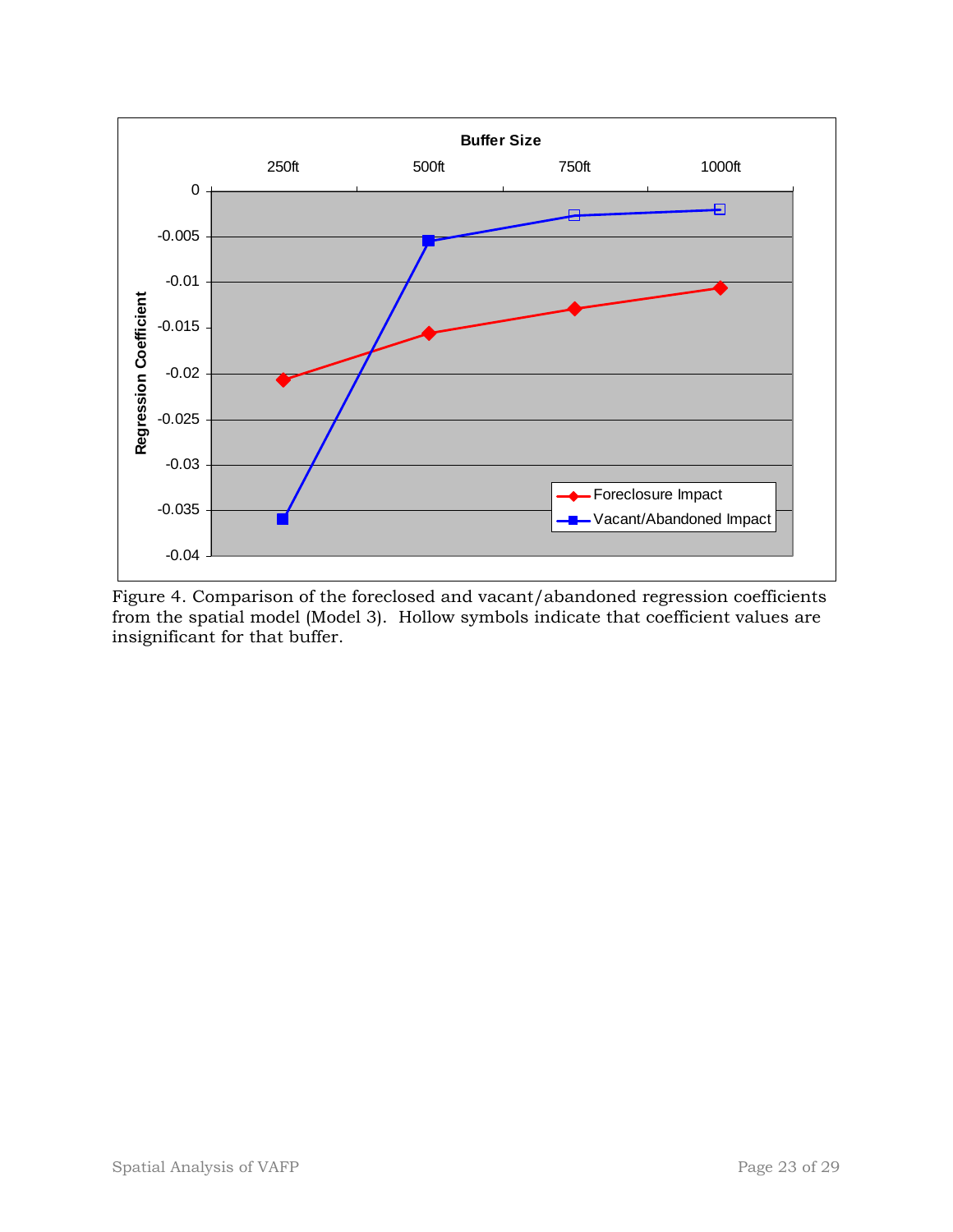

 Figure 5. Aggregate impacts calculated from the regression coefficients of each model.



Figure 6. Per-impacted-property implications of proximate foreclosures and vacant/abandoned properties.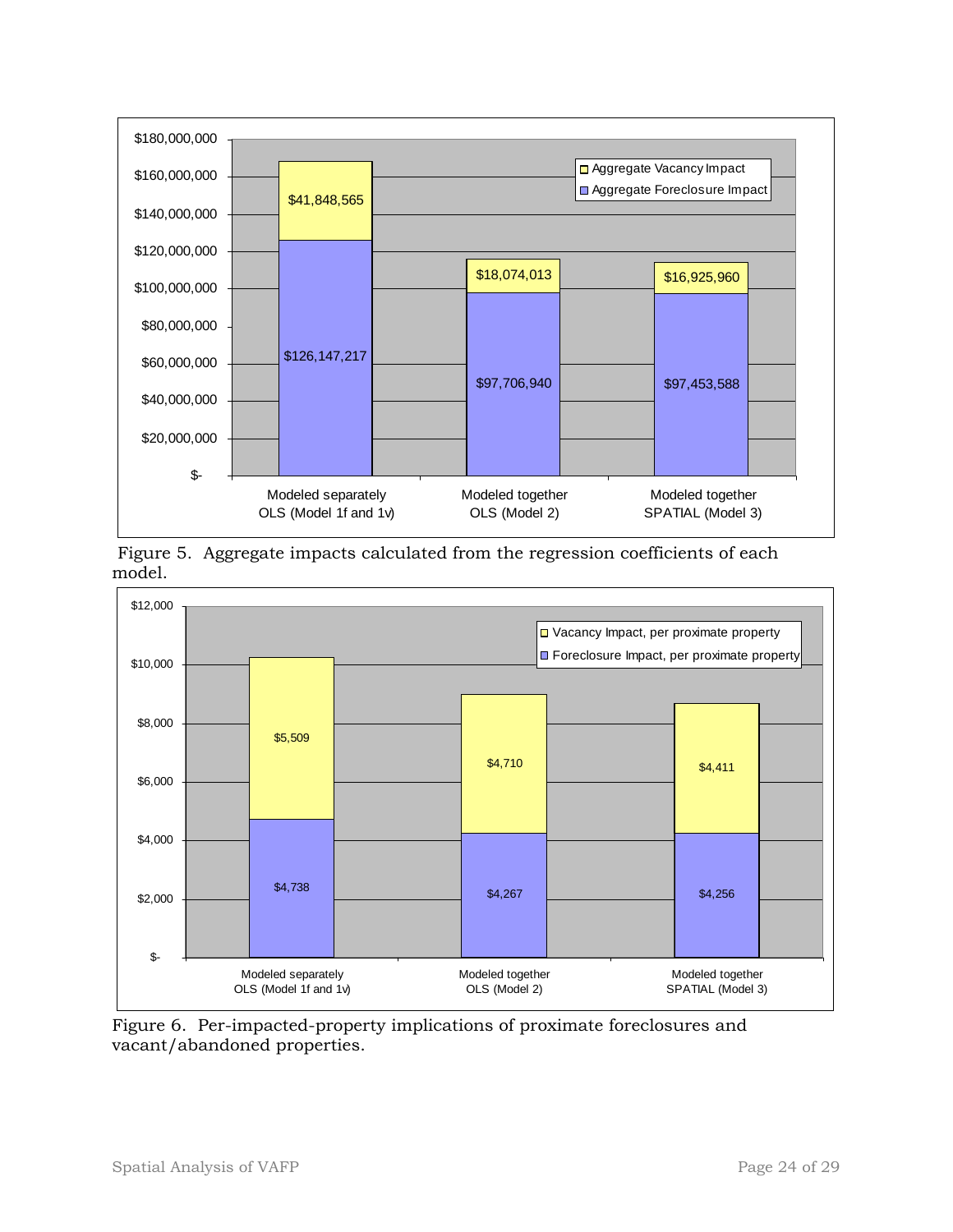#### 6. Discussion

On its face, the results here seem to be only a clear case of a missing variables issue. Both Models 1f and 1v are missing a key, relevant component that influences both the magnitude and significance of other key variables in the model. But there is a substantial policy impaction here that shouldn't be overlooked.

As jurisdictions search for responsible parties to the foreclosure crisis, the question that might follow is "Responsible for *what*?" Cities that see climbing municipal costs, falling tax collections, and homeowners who fear eroding equity might instead ask, "Responsible for *what amount of money?,"* and this research gets directly to that question. It demonstrates that modeling foreclosures alone overstates their financial impact on surrounding properties. Modeling vacant/abandoned properties alone understates the impact in very close proximity, but in aggregate also overstates the total damage done to the housing market. Just as important, refining the model changes the geography of the vacant/abandoned impact, which has been revealed to expire after 500 feet in the Columbus market. This has the effect of further reducing the overall impact to the housing market of these two ills.

In addition, it is important to remember in the case of vacant/abandoned properties, that cites have faced this issue long before there was a foreclosure crisis. Vacancy and abandonment appear in core cities when the housing filtering process isn't augmented by a healthy demand for central city housing. As higher-income households move from the city to the suburbs, and subsequently from the suburbs to the exurbs, they leave behind houses that are typically filled by lower-income households who are similarly moving up from their previous housing situation. Higher-quality housing has thus "filtered down" to a lower-income household. As this filtering process works its way down the housing chain to the bottom of the housing stock, and typically inward towards the core of the city, vacancy results unless there is some combination of redevelopment pressure, a strong first-time-buyer market, strong regional population growth, etc. There has to be some generator of city housing demand to keep this often worst-in-region housing viable, and when there isn't, widespread vacancy grips the city. This only encourages further out-migration.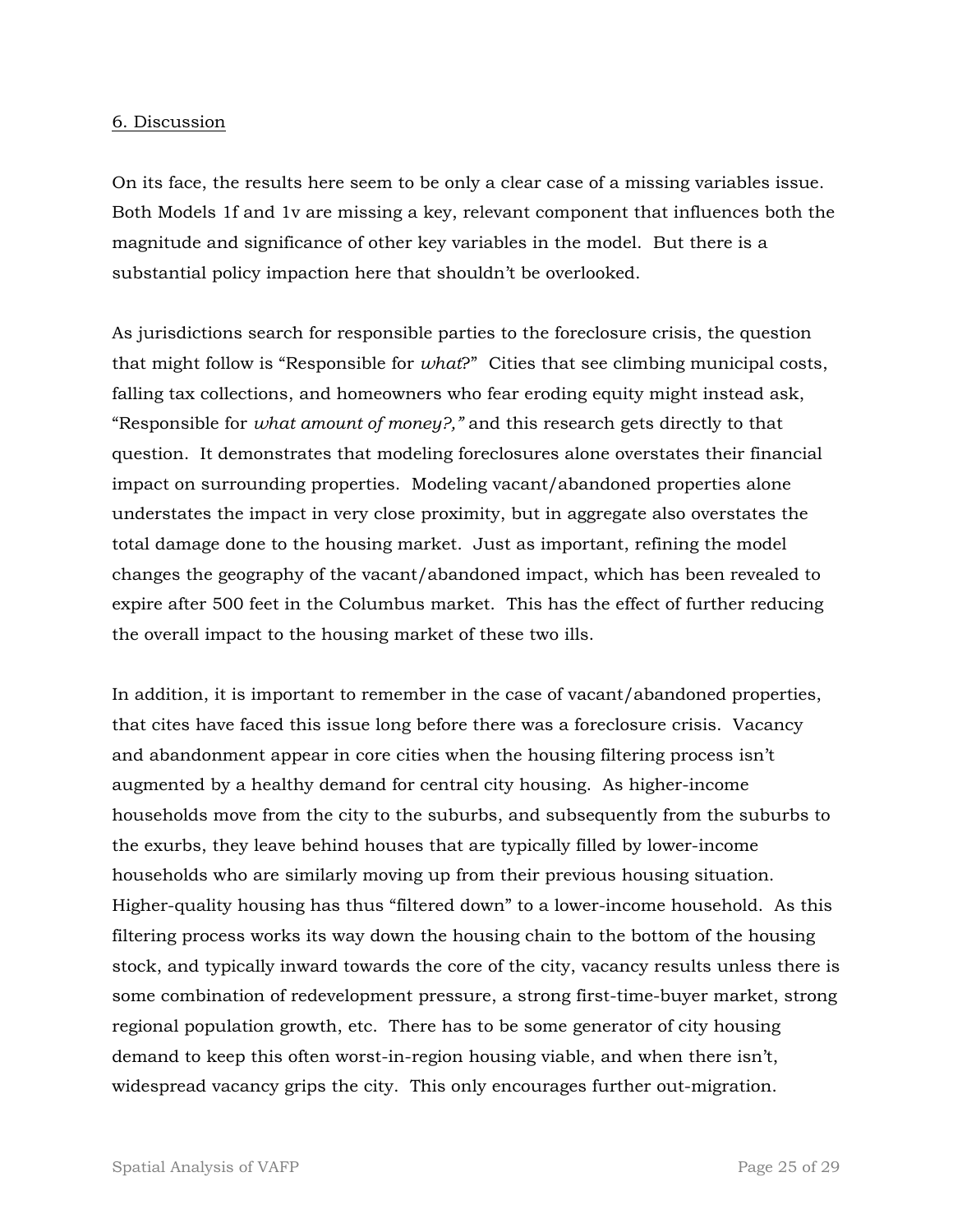Surely, some of the vacancies included in this research were a result of these regional population dynamics and not exclusively of the more recent housing forces.

Thus, while vacancy and abandonment are certainly linked/related to the foreclosure process, the sum of the vacant and abandoned property problem is likely an intertwined combination of the more recent foreclosure crisis and the regional population and housing dynamics (filtering) that long preceded it. The foreclosure crisis seemed to hit hardest and earliest in weak market cities that didn't have the robust housing market to pull homeowners out of unfavorable housing situations. Thus, while separating the impact of foreclosure from the impact of vacant/abandoned properties was possible, further refining the vacant/abandoned impact between foreclosure and filtering remains a substantial research challenge. As a result, cities seeking damages from those involved in the foreclosure crisis should be careful to provide supporting evidence that can be tied explicitly to the impacts of foreclosure, and separated from the broader impacts of vacant/abandoned properties.

Finally, it is important to note the process by which the individual regression coefficients shown in Figure 4 translate into the aggregate and per-property impacts shown in Figures 5 and 6. While the regression coefficients reflect the process, the aggregate and per-property impacts are a reflection of both the process and the spatial distribution of the phenomena under study. That is, the aggregate impact shown here is explicitly dependent on the geography of vacant, abandoned, and foreclosed properties.

Where does this leave cities besides Columbus, Ohio? One should never simply pick up regression coefficients from one location and assume they apply to another. But it is unavoidable that cities will look to this and similar research to try to better understand the impacts of the housing crisis in their own cities, and in that vein, it is encouraging that the results reported here are consistent with those that have come before. The regression coefficients reported here describe the result of a housing market process, and certainly a body of evidence is growing as to the nature and magnitude of that process.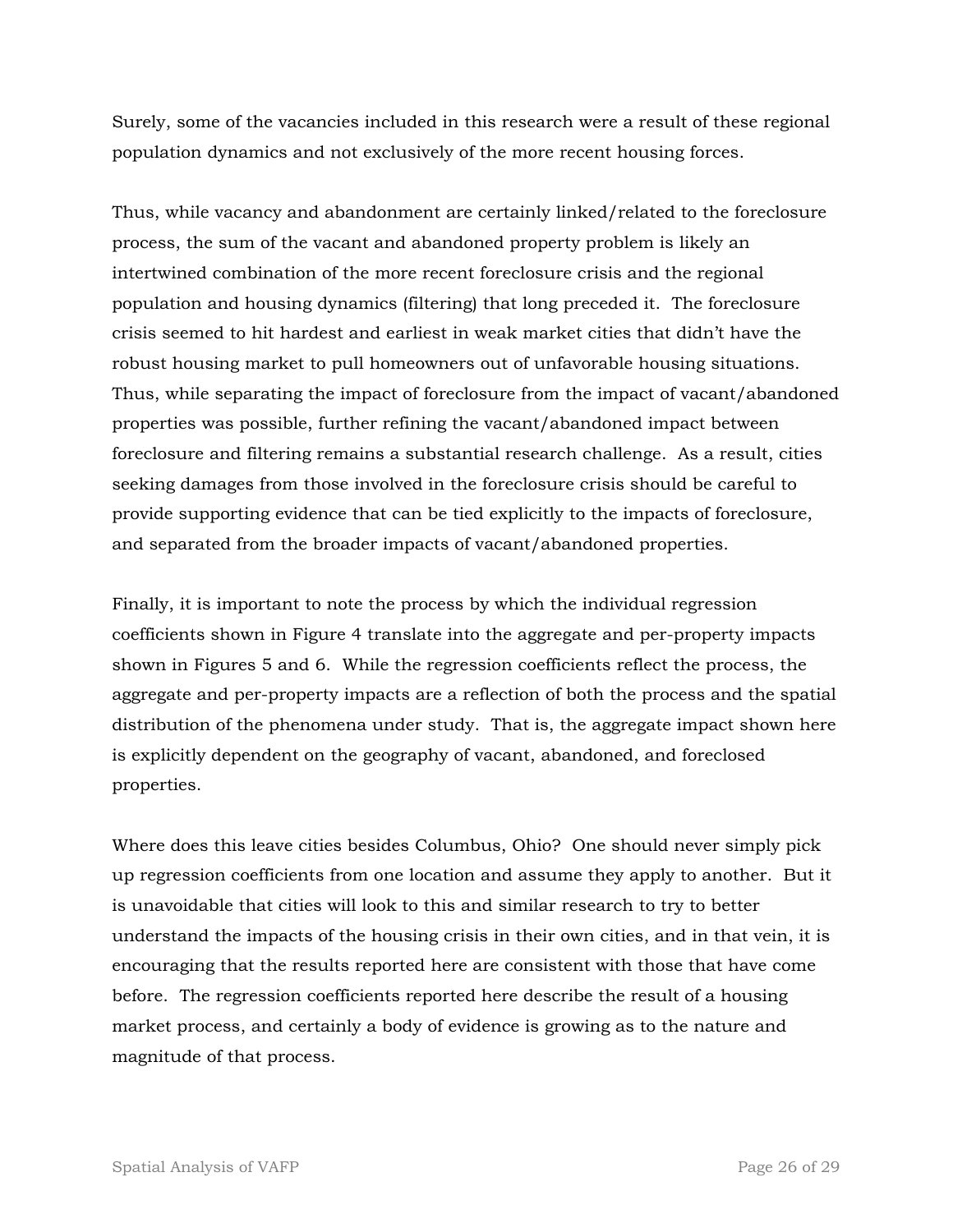The aggregate impact, however, represents how that process has acted upon Columbus's specific housing geography. Its distribution of sales, foreclosures, and abandonment are all in play in determining the aggregate impacts, and these would not necessarily apply to other cities that have their own unique housing context.

## 7. Conclusion

The research presented here contributes to the developing research literature surrounding foreclosed, vacant, and abandoned properties, in the context of the City of Columbus, Ohio. First, the spatial distribution of each of these housing market challenges is distinct. Foreclosures are more widely distributed throughout the city, while vacant/abandoned properties are more highly concentrated closer to Columbus's downtown. Second, there are serious consequences to modeling each separately. The geography of the issue, the absolute impacts, and impacts relative to one another all change when both influences are modeled together.

This highlights the importance of being explicit in discussions of foreclosures, vacant/abandoned properties, and their impacts. Not all foreclosure filings become vacant/abandoned properties, and not all vacant/abandoned properties are the direct result of a foreclosure. This further complicates an already tricky issue measurement of the aggregate impact of the current housing crisis. While methodological advances allow us to better understand the house-price impact of these influences simultaneously and in a spatial context, a critical gap remains in assessing what caused the foreclosure or triggered the property into vacancy/abandonment in the first place.

These issues leave fruitful paths for further research, and two are highlighted here. Further refinement of the data might make possible property level sequencing of foreclosure filings and subsequent findings of vacancy and abandonment (or viceversa). The success of such an effort would be highly dependent on the quality of the local data, and would possibly introduce further timing issues. Given the appropriate data, though, it could provide interesting insights into the typical sequencing of these related problems. Second, the common approach of concentric impact rings was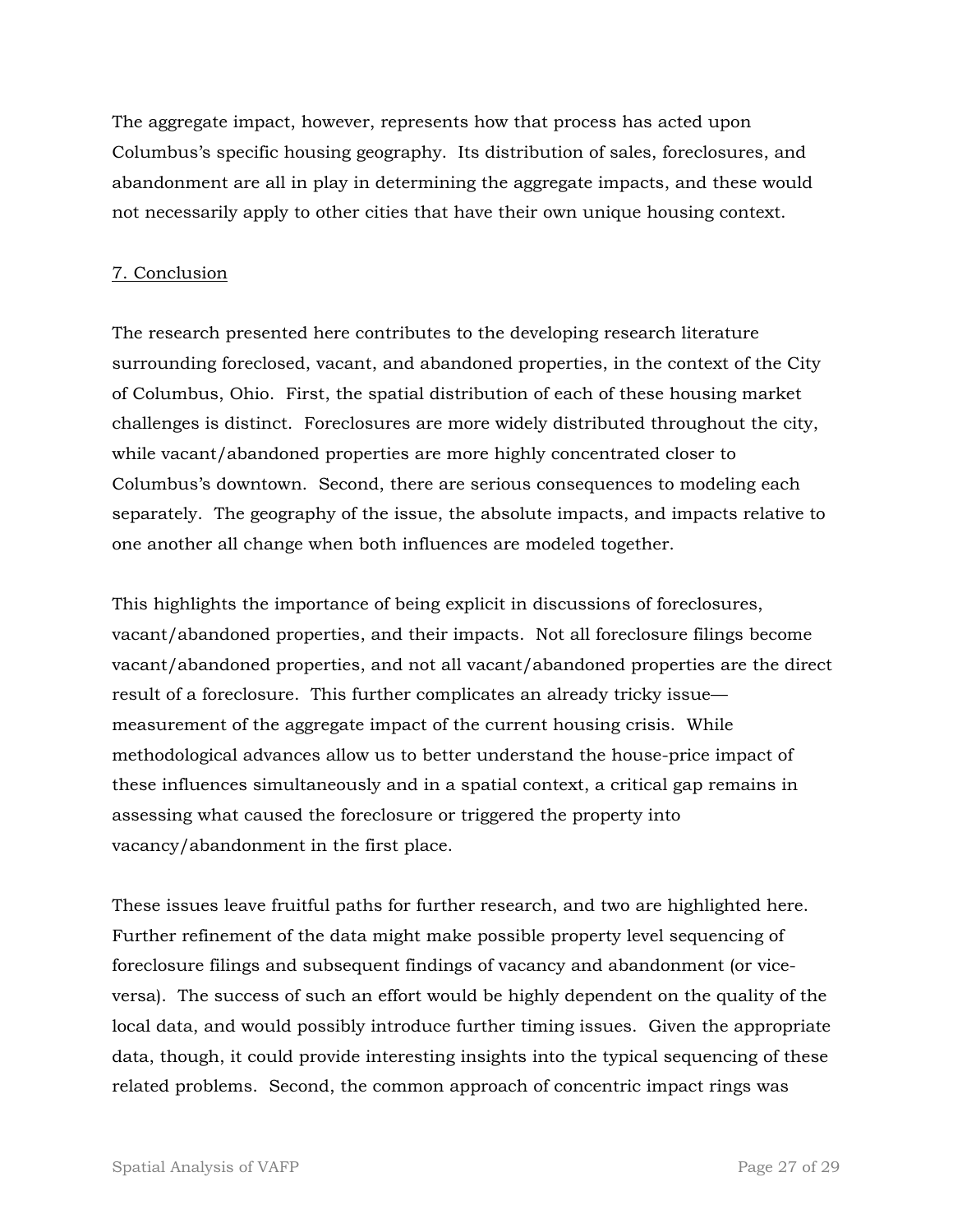employed in this research, but further exploration into alternate impact neighborhoods might also be of interest. For example, impacts might extend farther *along* city streets than they do *across* them.

Although measuring local housing market impacts in general is not new, the same can not be said for modeling the related spatial processes at the core of the current housing crisis. While subsequent enhancements will undoubtedly move this body of research beyond what is presented here, it is clear that incorporating the impacts of both foreclosures and vacancy/abandonment in future research is critical. The effects of one can not be fully understood in the absence of the other.